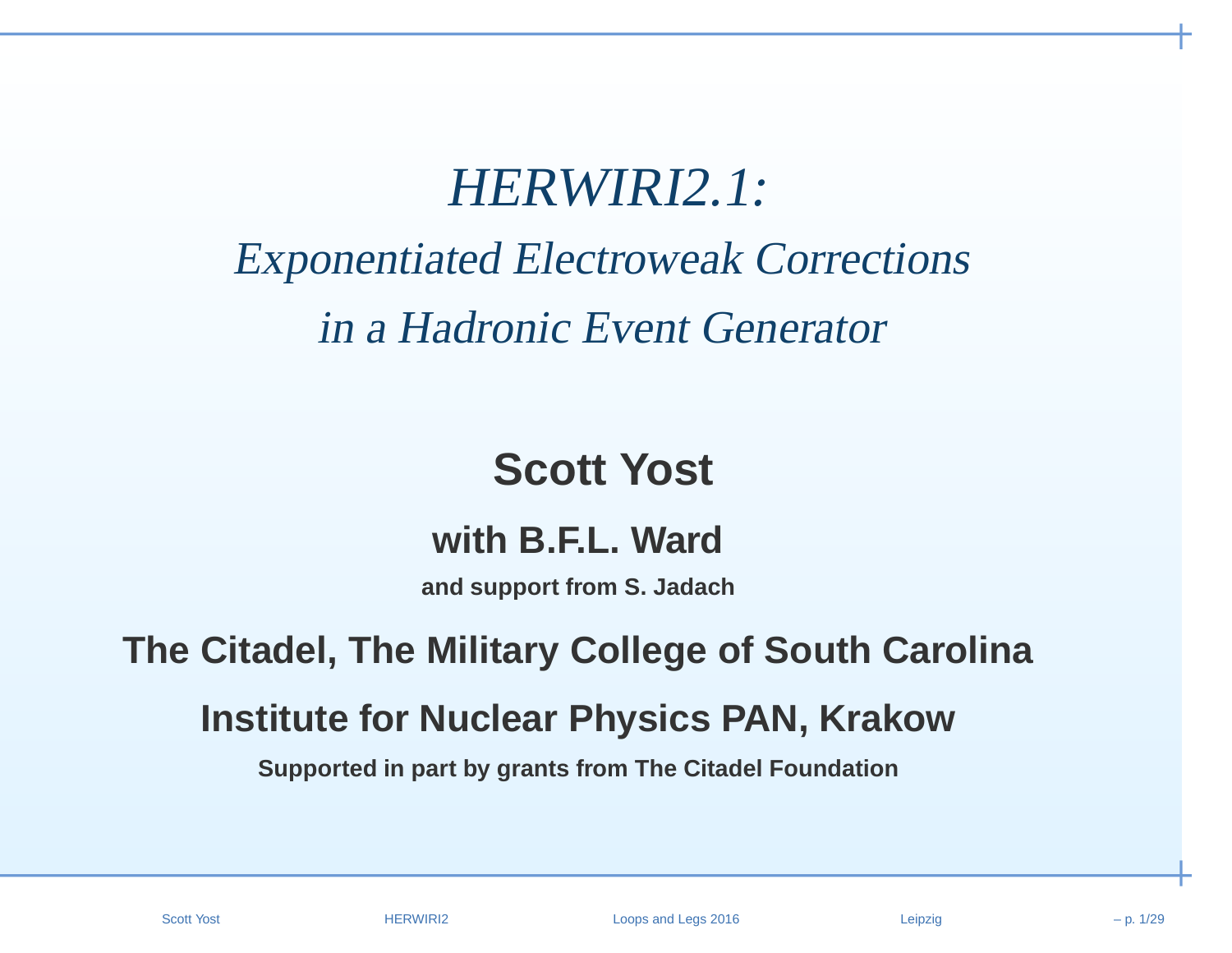# QCD⊗QED Exponentiation

- • Motivation: the successful application of YFS exponentiation to BHLUMI, BHWIDE,  $\mathcal{KK}$  MC KORALZ, KORALW, and related programs to achieve<br>high precision in LEB presences high precision in LEP processes.
- •These programs benefit from a very efficient representation of  $N$ -photon phase space with complete control over the soft and collinearsingularities for arbitrary numbers of photons.
- •• Real and Virtual IR singularities cancel exactly to infinite order.
- • The non-abelian extension should have the same advantages for $N$ -gluon amplitudes The IR singularity cancelation is more complicated, but is still gauranteed at all orders.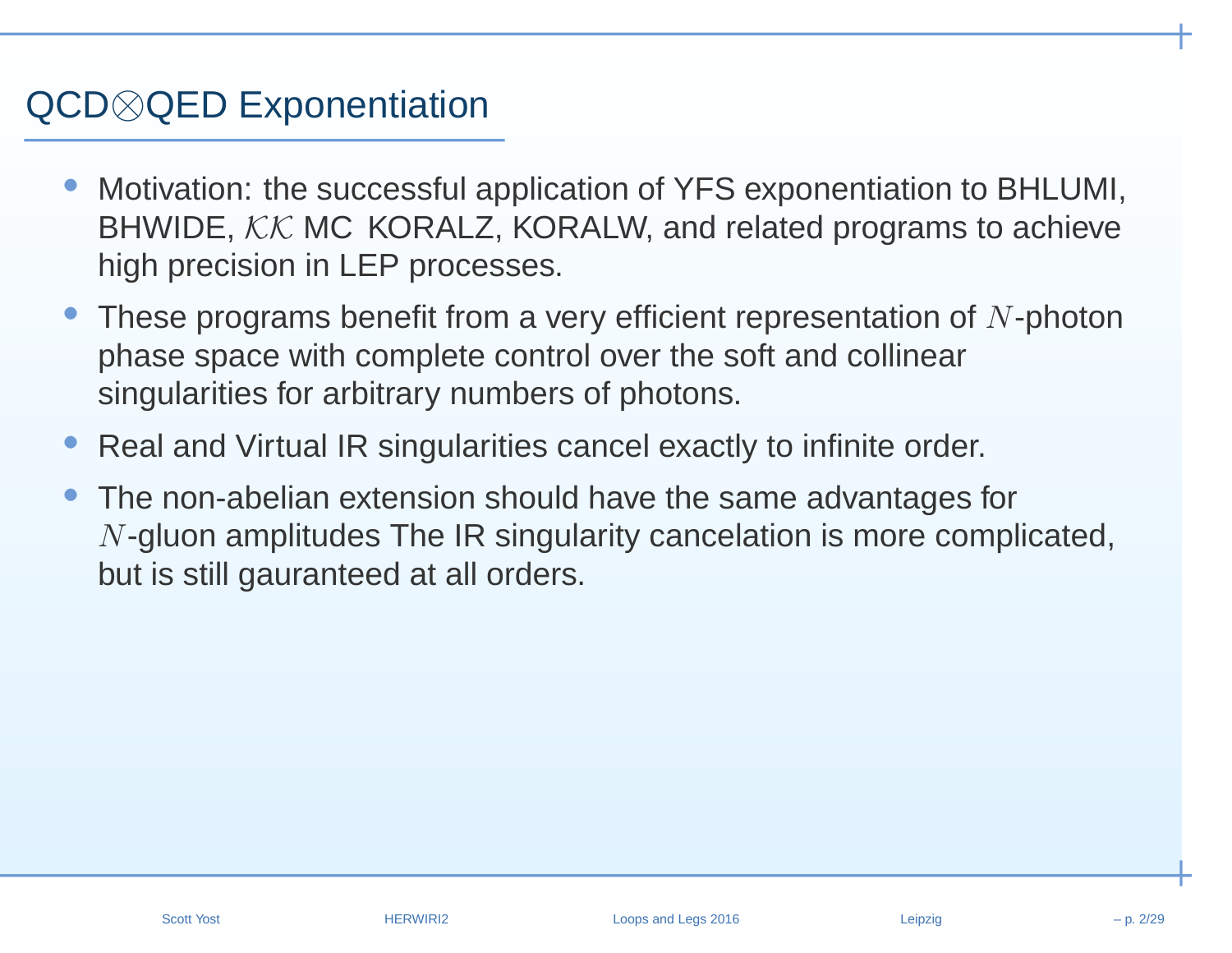# The HERWIRI Project

- The class of programs based on this idea has been named HERWIRI, for High Energy Radiation With Infra-Red Improvements, <sup>a</sup> name acknowledging the fact that our present efforts build upon one of theleading shower generators, HERWIG.
- • The structure is not tied to <sup>a</sup> particular shower, and our ultimate goal is <sup>a</sup>complete shower-generator based entirely on QCD⊗QED nonabelianexponentiation with exact  ${\cal O}(\alpha_s^2,\alpha_s\alpha,\alpha^2)$  residuals.
- • The first program to be publicly released in this series was HERWIRI1, which applied the proposed exponentiation to the shower's splittingkernels.
- •• Work on incorporating  $\mathcal{O}(\alpha)$  (or better) EWK corrections in the same exponentiation paradigm began in parallel, and is close to the point of producing results. This program is called HERWIRI2. It is independent of HERWIRI1, although the two will eventually be combined.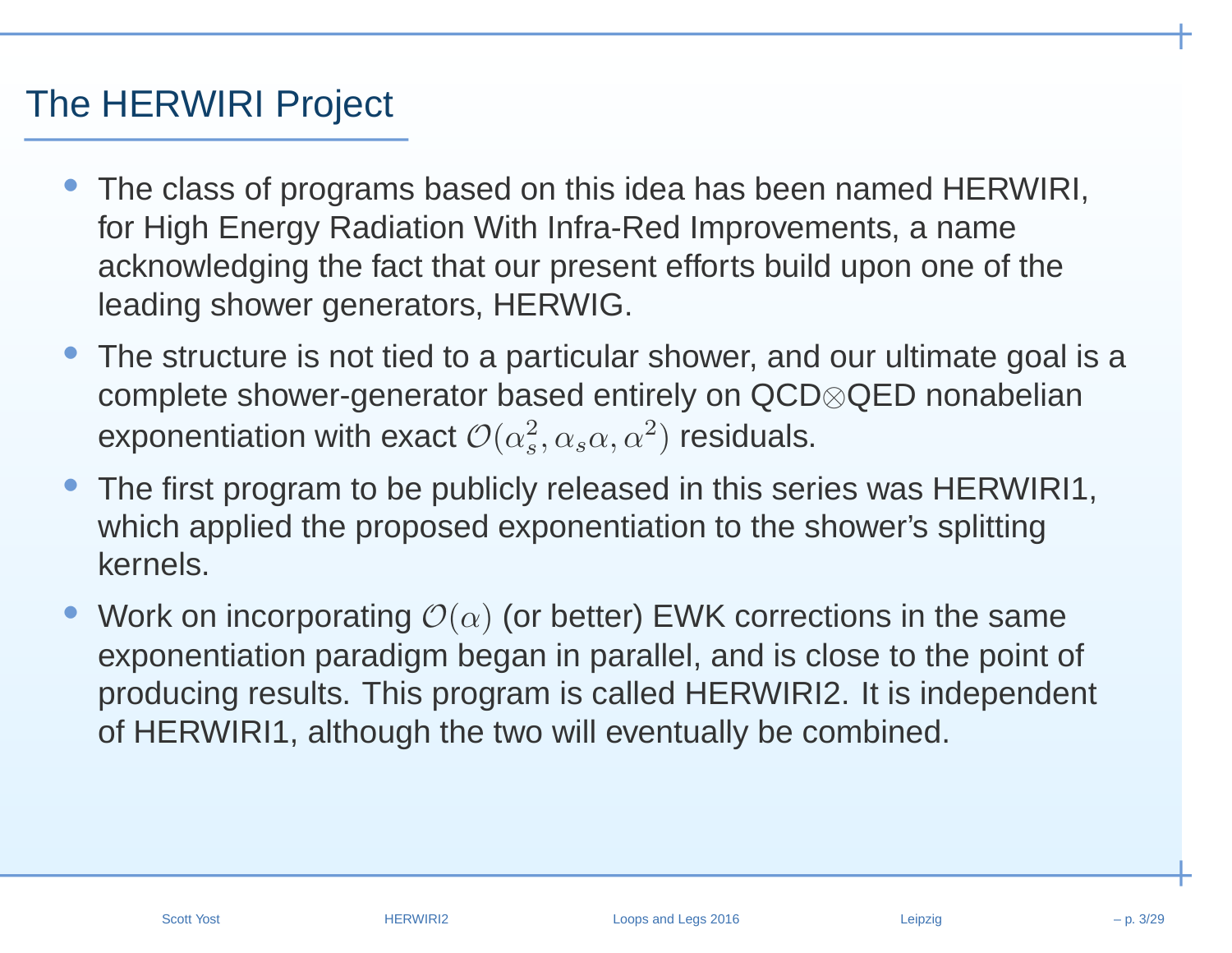## HERWIRI2

- The success of YFS exponentiation in the precision event generator  $\mathcal{KK}$ MC (S. Jadach, B.F.L. Ward, and Z. Wḁs) for  $e^+e^-\to Z\gamma^*\to ff$ provides <sup>a</sup> natural starting point for incorporating EWK corrections to theparton-level process.
- •• HERWIRI2 is a hybrid of  $KK$  MC with a with hadronic event generator,<br>UEDWICS 5 in this talk, but an axternal generator and he used HERWIG6.5 in this talk, but an external generator can be used.
- •• HERWIRI2 provides a precise calculation of the hard process and generates multiple ISR and FSR photon emission. This can beshowered internally or externally.
- •The current version of HFRWIRI2 is HFRWIRI2.1.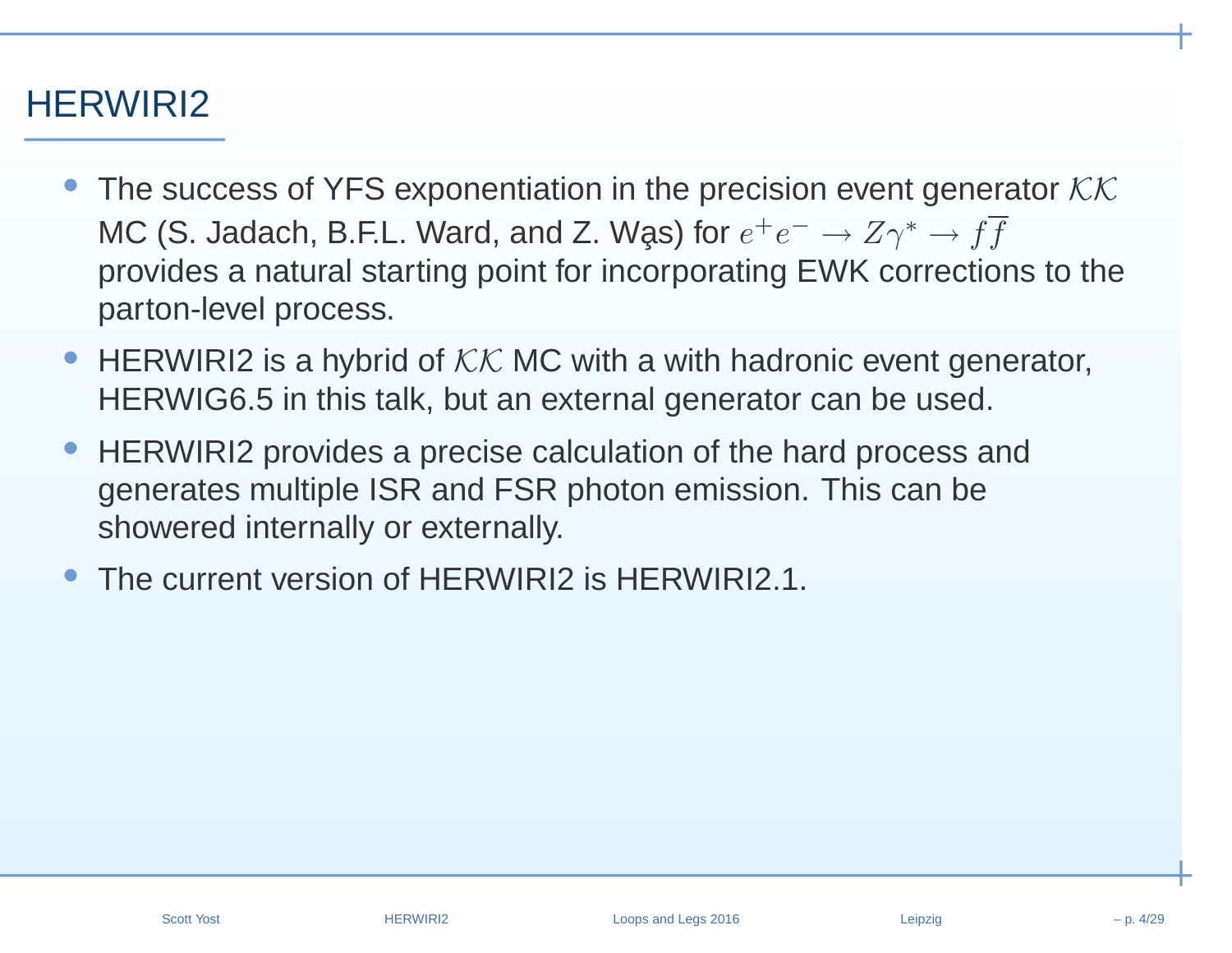# $\mathcal{K}\mathcal{K}$  MC

- KK MC is a precision event generator for  $e^+e^- \to ff + n\gamma$ ,<br> $f = \mu \neq d$   $u$  s c b for CMS energies from  $2m$  to 1 TeV. The  $f = \mu, \tau, d, u, s, c, b$  for CMS energies from  $2m_{\tau}$  to 1 TeV. The precision<br>tog for LED3 wes 0.3% tag for LEP2 was 0.2%.
- •ISR and FSR  $\gamma$  emission is calculated up to  $\mathcal{O}(\alpha^2)$ , including interference.
- The MC structure is based on YFS exponentiation, including residualscalculated perturbatively to the relevant orders in  $\alpha^k L^l$ .  $(L = \ln(s/m_e^2))$ . CEEX mode:  $\alpha, \alpha L, \alpha^2 L^2, \alpha^2 L$ .
- • $\bullet~$  Exact collinear bremsstrahlung for up to three  $\gamma$ 's.
- • $\bullet$   $\mathcal{O}(\alpha)$  EWK corrections and more are included via DIZET 6.21.
- ••  $\tau$  decay is simulated using TAUOLA.
- •The current edition of KKMC, v. 4.22, supports quark initial states.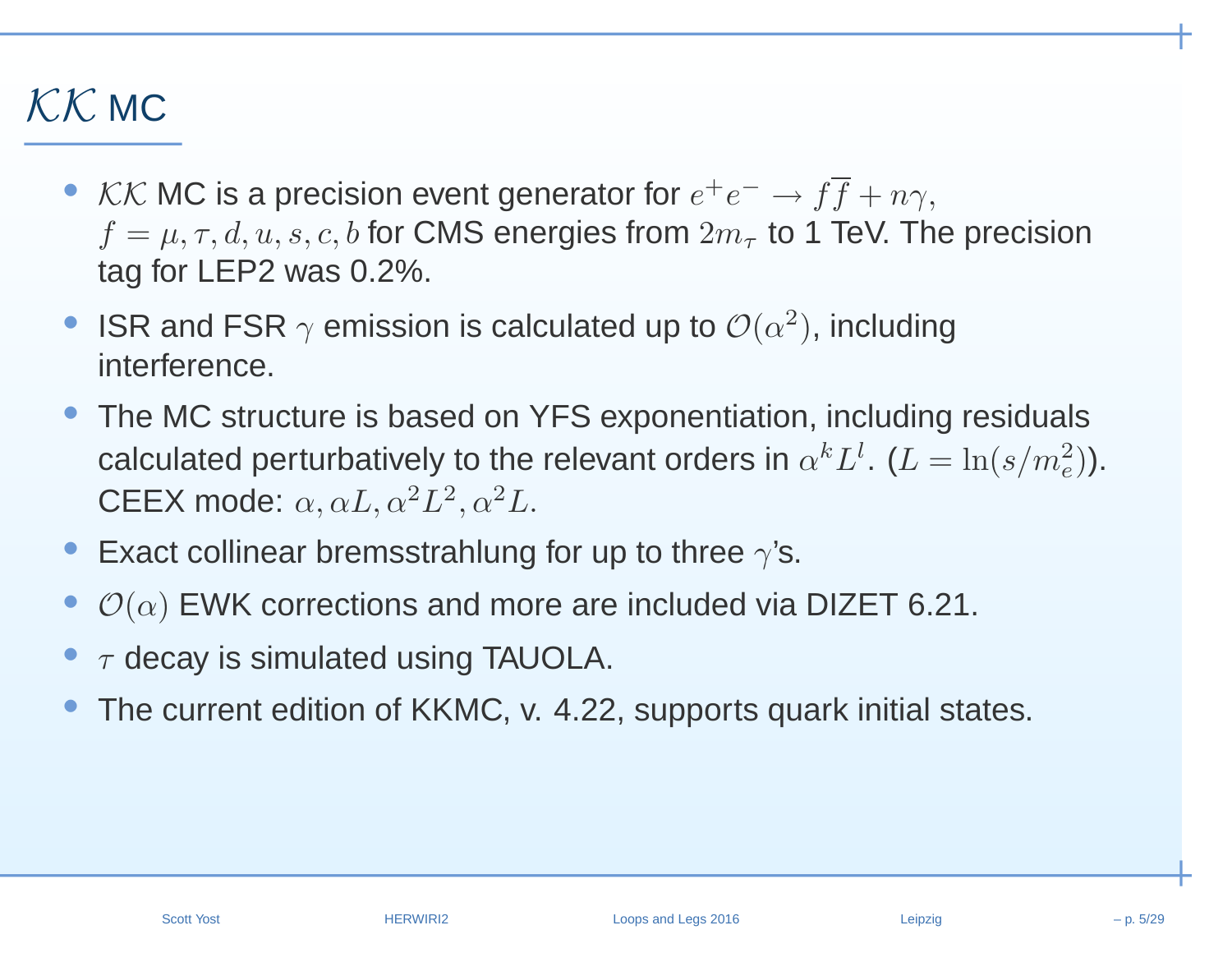# Coherent Exclusive Exponentiation

- $\bullet$  CEEX was introduced for pragmatic reasons, the traditional exponentiation (EEX) of spin-summed cross sections sufferedfrom <sup>a</sup> proliferation of interference terms, limiting its ability to reachthe desired 0.2% precision tag for LEP2.
- CEEX works at the level of spinor helicity amplitudes, greatlyfacilitating the calculation of effects such as ISR-FSR interference, which are included in  $\mathcal{KK}$  MC, and therefore HERWIRI2.
- CEEX is maximally exclusive: all real photons radiated are kept inthe event record, no matter how soft or collinear. There is no need to "integrate out" <sup>a</sup> region of soft phase space because theexponentiated amplitudes are well-behaved at  $k=0.$  (HERWIRI1  $\,$ implements this for soft gluons.)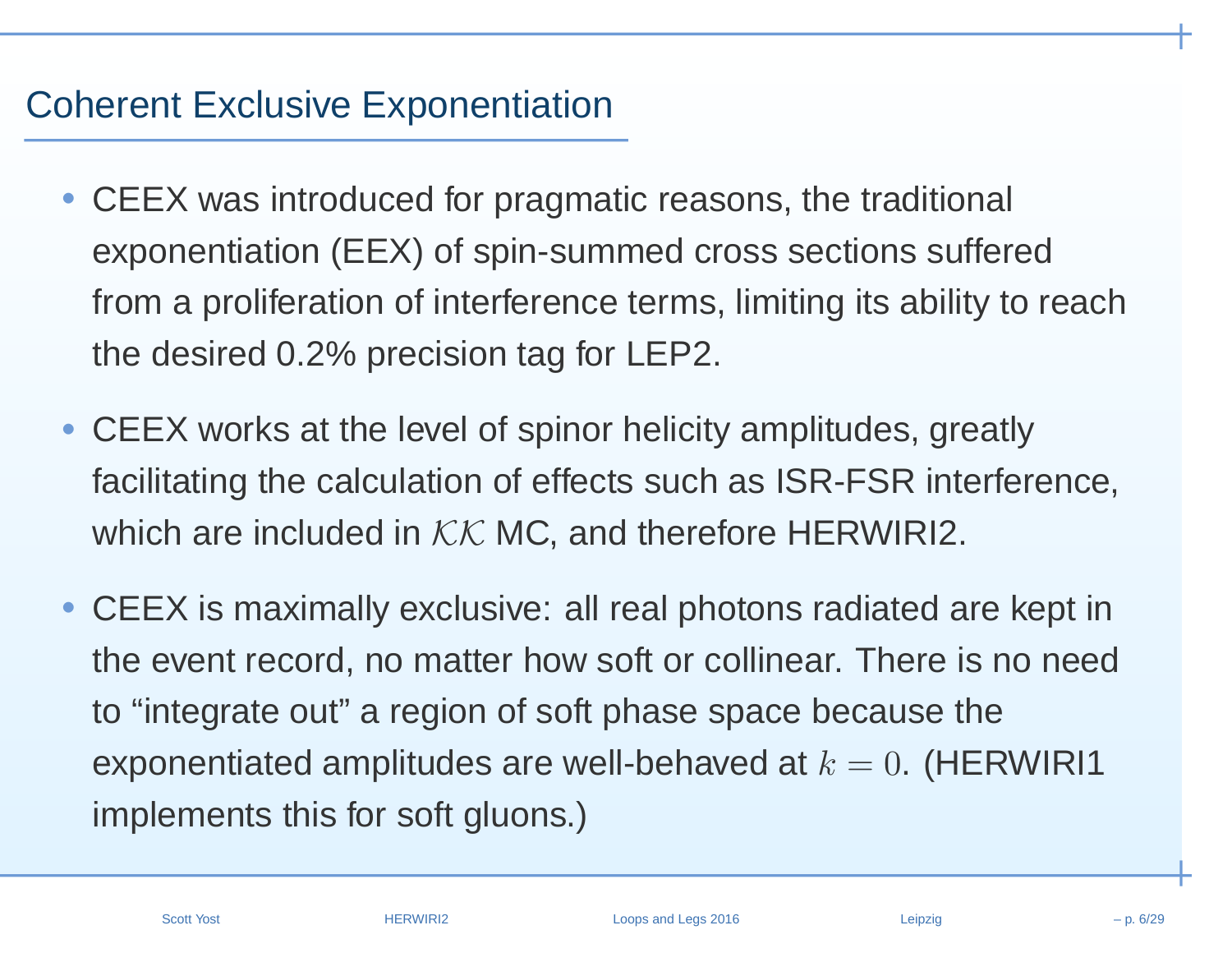#### EEX and CEEX Formalism

Two exponentiation schemes are supported in KKMC: EEX and CEEX.

EEX refers to exclusive exponentiation, which is similar to the original YFS formulation, in which exponentiation is applied at the cross section level.

CEEX refers to coherent exclusive exponentiation, in which the exponentiation is applied at the amplitude level. This allows inclusion of additional effects such as initial-final interference (IFI).

The CEEX cross section for  $q\overline{q} \rightarrow ff$  has the form

$$
\sigma = \frac{1}{\text{flux}} \sum_{n=0}^{\infty} \int d\text{PS } \rho_{\text{CEEX}}^{(n)}(\vec{p}, \vec{k})
$$

where

$$
\rho_{\text{CEEX}}^{(n)} = \frac{1}{n!} e^{Y(\vec{p}, E_{\text{min}})} \frac{1}{4} \sum_{\text{hel.}} \left| \mathcal{M} \begin{pmatrix} \vec{p} & \vec{k} \\ \vec{\lambda} & \vec{\mu} \end{pmatrix} \right|^2
$$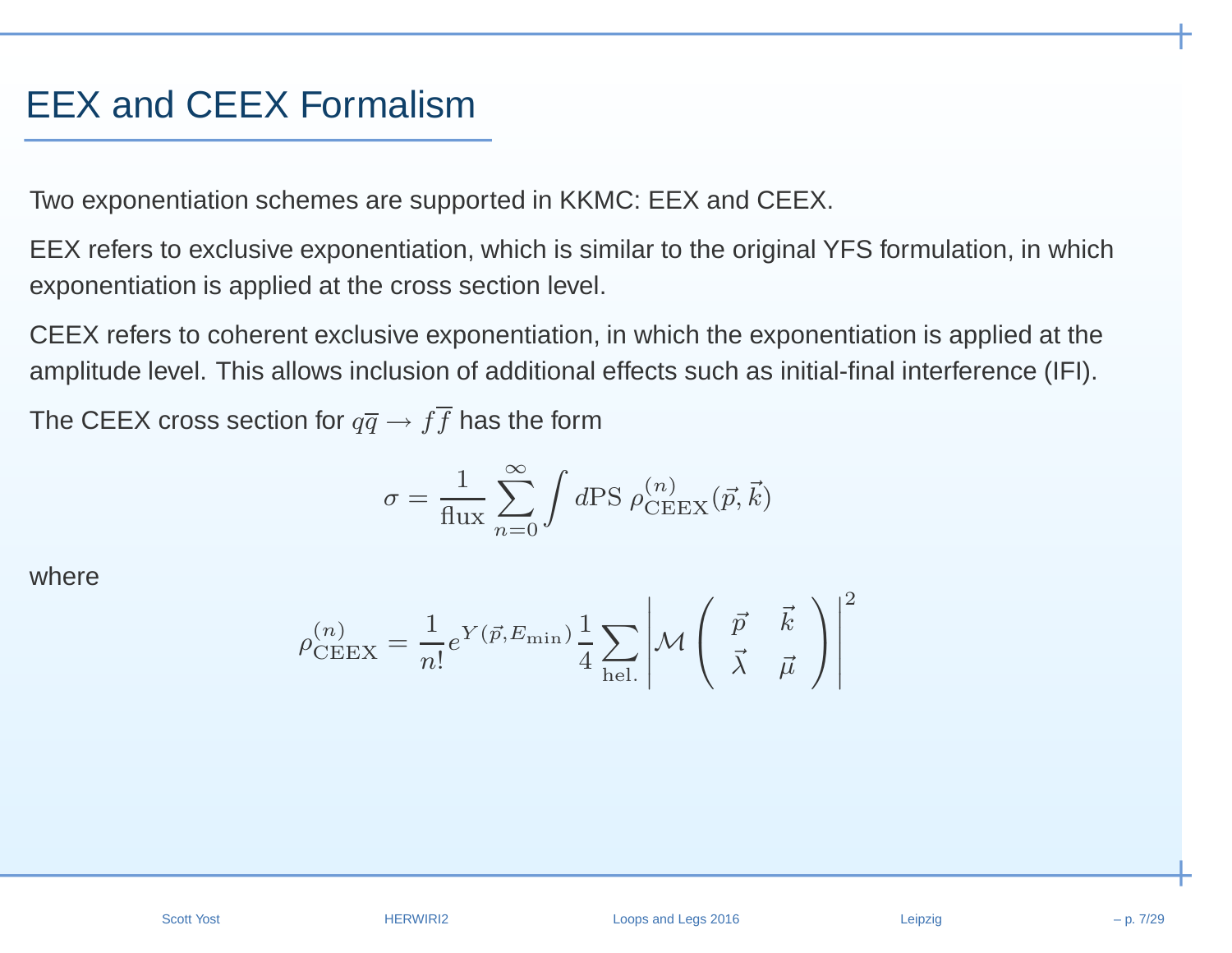#### CEEX Formalism

The YFS form factor is

 $Y(\vec{p}, E_{\min}) = Q_i^2 Y(p_1, p_2, E_{\min}) + Q_f^2 Y(p_3, p_4, E_{\min}) + Q_i Q_f Y(p_1, p_3, E_{\min})$  $+Q_iQ_fY(p_2, p_4, E_{\min}) - Q_iQ_fY(p_1, p_4, E_{\min}) - Q_iQ_fY(p_2, p_3, E_{\min})$  $Y(p_i, p_j, E_{\min}) = 2\alpha \widetilde{B}(p_i, p_j, E_{\min}) + 2\alpha \text{Re } B(p_i, p_j)$  $\, B \,$  $\widetilde{\phantom{m}}$ = $= - \int\limits_{k^0 < E_{\rm min}} \frac{d^3\vec{k}}{8\pi^2k^0} \left( \frac{p_i}{p_i\cdot k} - \frac{p_j}{p_j\cdot k} \right)^2,$  $B = \frac{i}{(2\pi)^3} \int \frac{d^4k}{k^2} \left( \frac{2p_i + k}{2p_i \cdot k + k^2} - \frac{2p_j - k}{2p_j \cdot k - k^2} \right).$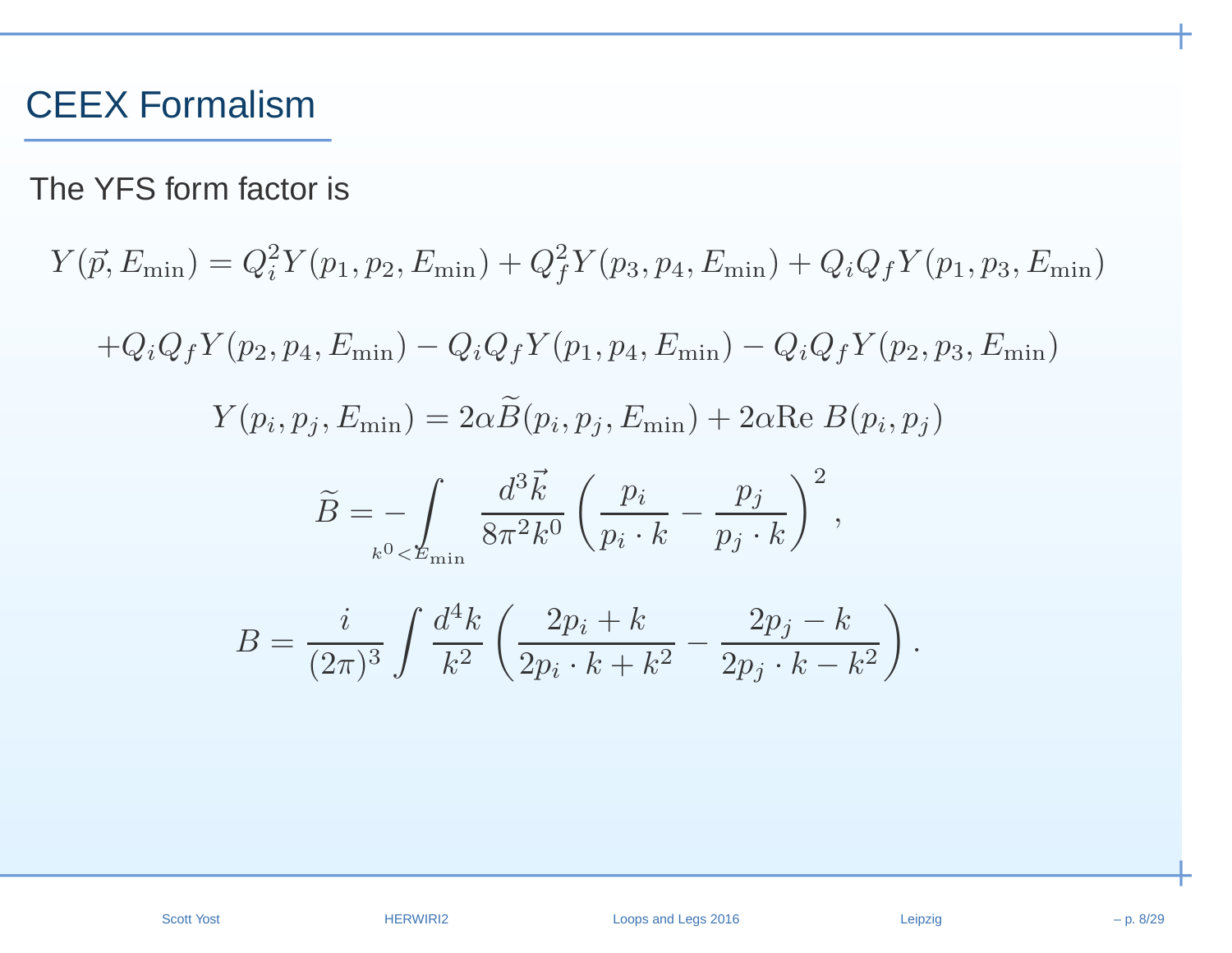#### ElectroWeak Corrections

 $\cal{KK}$  MC incorporates the DIZET library (version 6.2) from the semi-analytical program ZFITTER by A. Akhundov, A. Arbuzov, M. Awramik, D. Bardin, M. Bilenky, P. Christova, M. Czakon, A. Frietas, M. Gruenewald, L. Kalinovskaya, A. Olchevsky, S. Riemann, T. Riemann.

 $\bullet\,$  The  $\gamma$  and  $Z$  propagators are multiplied by vacuum polarization factors:

$$
H_{\gamma} = \frac{1}{2 - \Pi_{\gamma}}, \qquad H_Z = 4 \sin^2(2\theta_{\rm W}) \frac{\rho_{\rm EW} G_{\mu} M_Z^2}{8\pi \alpha \sqrt{2}}.
$$

•• Vertex corrections are incorporated into the coupling of  $Z$  to  $f$  via form factors in the vector coupling:

$$
g_V^{(Z,f)} = \frac{T_3^{(f)}}{\sin(2\theta_W)} - Q_f F_{\mathbf{v}}^{(f)}(s) \tan \theta_W.
$$

• Box diagrams contain these plus <sup>a</sup> new angle-dependent form-factor in the doubly-vectorcomponent:

$$
g_V^{(Z,i)}g_V^{(Z,f)} = \frac{T_3^{(i)}T_3^{(f)} - 2T_3^{(i)}Q_fF_V^{(f)}(s) - 2Q_iT_3^{(f)}F_V^{(i)}(s) + 4Q_iQ_fF_{\text{box}}^{(i,f)}(s,t)}{\sin^2(2\theta_W)}.
$$

The correction factors are calculated at the beginning of <sup>a</sup> run and stored in tables.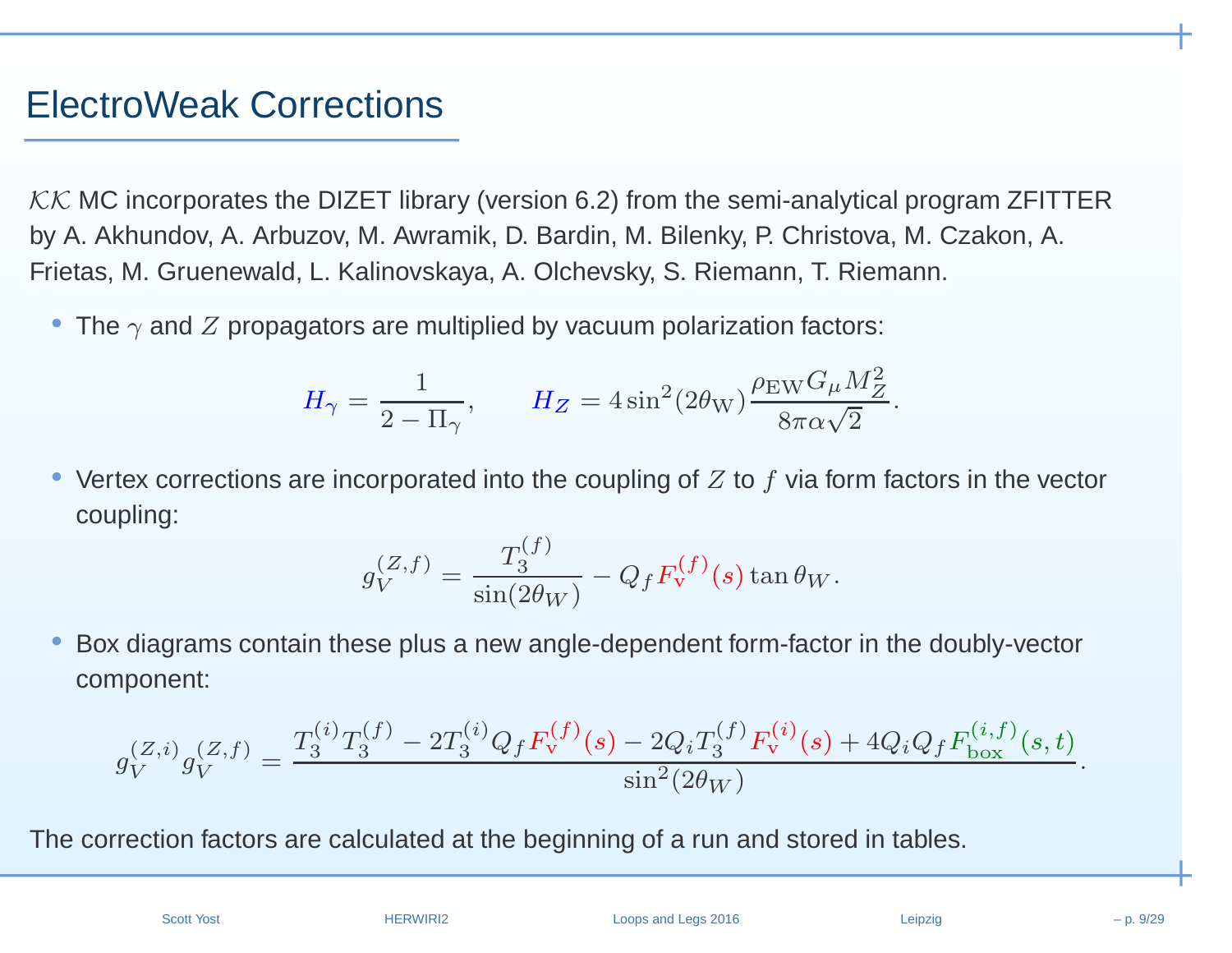# Combining  $KK$  MC with a Shower

- The Drell-Yan cross section with multiple-photon emission can be expressed as an integral over the parton-level process $q_i(p_1)\overline{q}_i(p_2) \rightarrow f(p_3)f(p_4) + n \gamma(k),$  integrated over phase space and summed over photons.
- • $\bullet\,$  The parton momenta  $p_1, p_2$  are generated using parton distribution functions giving a process at CMS energy  $q$  and momentum fractions  $x_1, x_2$  such that  $q^2 = x_1x_2s$ :

$$
\sigma_{DY} = \int \frac{dx_1}{x_1} \frac{dx_2}{x_2} \sum_i f_i(q, x_1) f_{\overline{i}}(q, x_2) \sigma_i(q^2) \delta(q^2 - x_1 x_2 s),
$$

where the final state phase space includes  $p_3, p_4$  and  $k_i, \, i=1,\cdots,n$  and multiple gluon radiation <sup>+</sup> hadronization is included through <sup>a</sup> shower.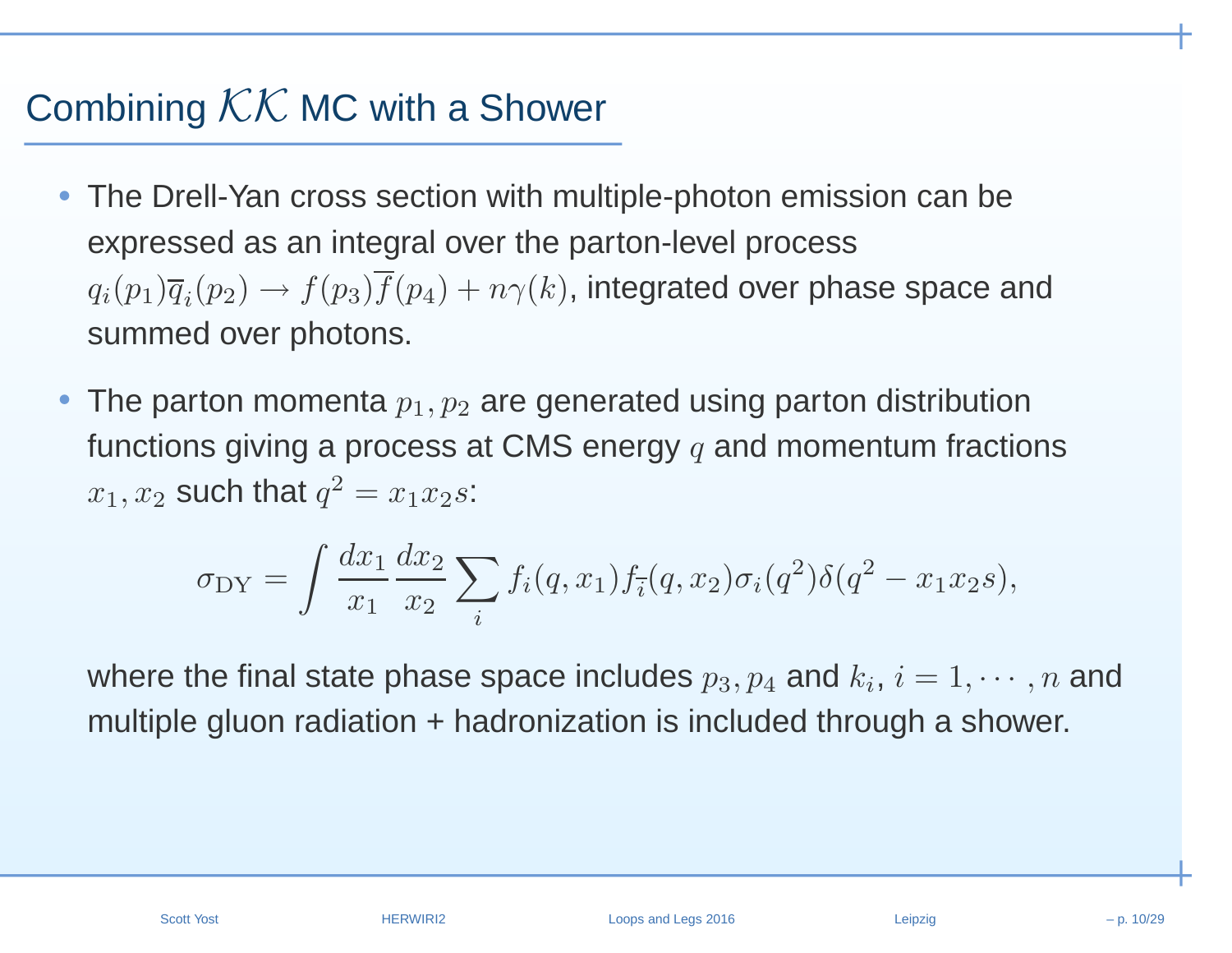#### Event Generation

- • An adaptive MC, S. Jadach's FOAM (C++ version) calculates the primary distribution of quarks and ISR photons. The distribution grid isset up during an exploratory phase at the beginning of the run.
- • A four-dimensional distribution generates the quark flavor, the hardprocess scale  $Q$ , one of the momentum fractions  $x,$  and the amount of ISR photon radiation.
- • A set of <sup>4</sup> random numbers in [0,1] are generated. The first of these isuniformly distributed between  $u, \, d, \, c, \, s,$  and  $b$  quarks and anti-quark flavor indices. The remaining three are in <sup>a</sup> 3-dimensional volume whichis mapped into simplicial cells to optimize the MC integration.
- • There is no need for sophisticated mapping before calling FOAM, thoughsome minimal mapping is done, since an exponential map for  $x_1$ improves performance.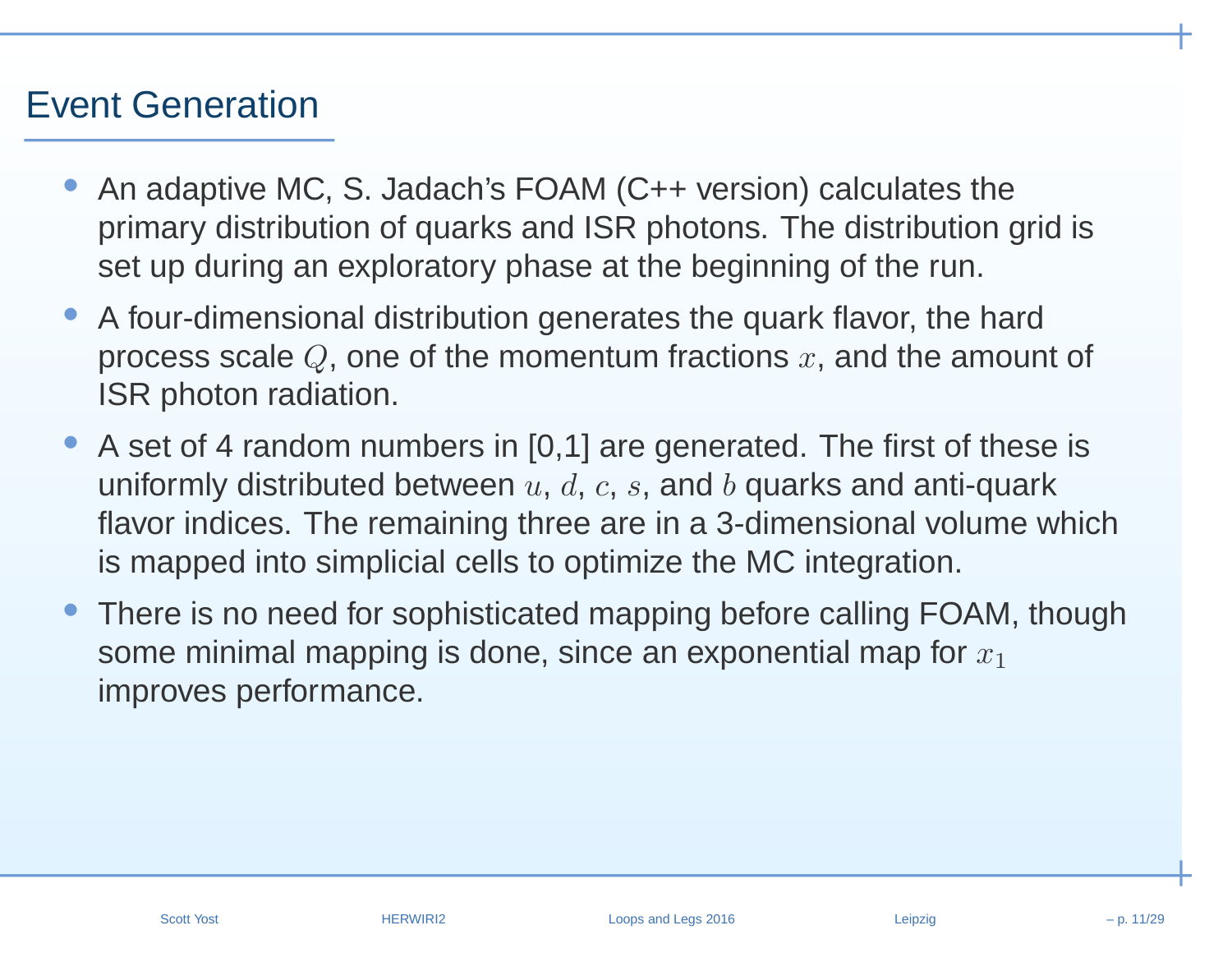#### Event Generation

• The figures below show the map for generating  $Q^2$  and  $x_1$  with ISR off, first with the simple mapping used in the program, and second withHERWIG's mapping which is included for comparison.



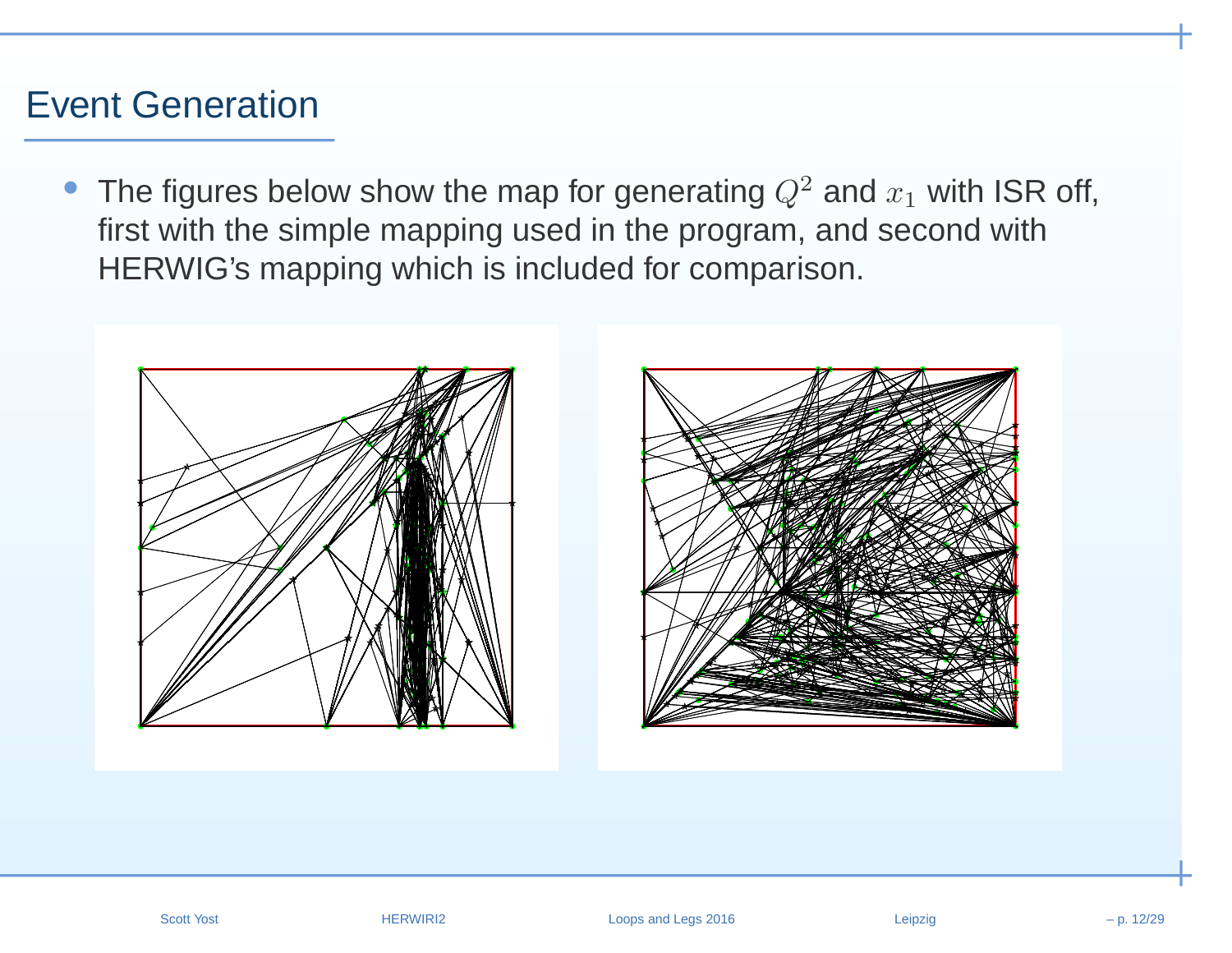#### HERWIRI2 Results: Showered

- • Herwiri2 can be run without electroweak corrections and photons, in which case it simply replaces the hard process generation mechanism, without essentially changing the physics. Corrections can be added incrementally to test their effect.
- •• Test runs:  $10^6$  events, MSTW2008 PDFs, Generator cut 50 GeV <  $M_q q$  < 200 GeV.
- •Showered tests: HERWIG6.521

| <b>HERWIG</b>   |                              | $1041 \pm 1$ pb            |            |
|-----------------|------------------------------|----------------------------|------------|
| <b>HERWIRI2</b> | No Photons                   | $1036 \pm 1$ pb $(-0.5\%)$ |            |
|                 | HERWIRI2 FSR+EWK             | $992 \pm 1$ pb             | $(-5.3%)$  |
| <b>HERWIRI2</b> | $ISR+FSR+EWK$ $991 \pm 1$ pb |                            | $(-5.0\%)$ |
|                 |                              |                            |            |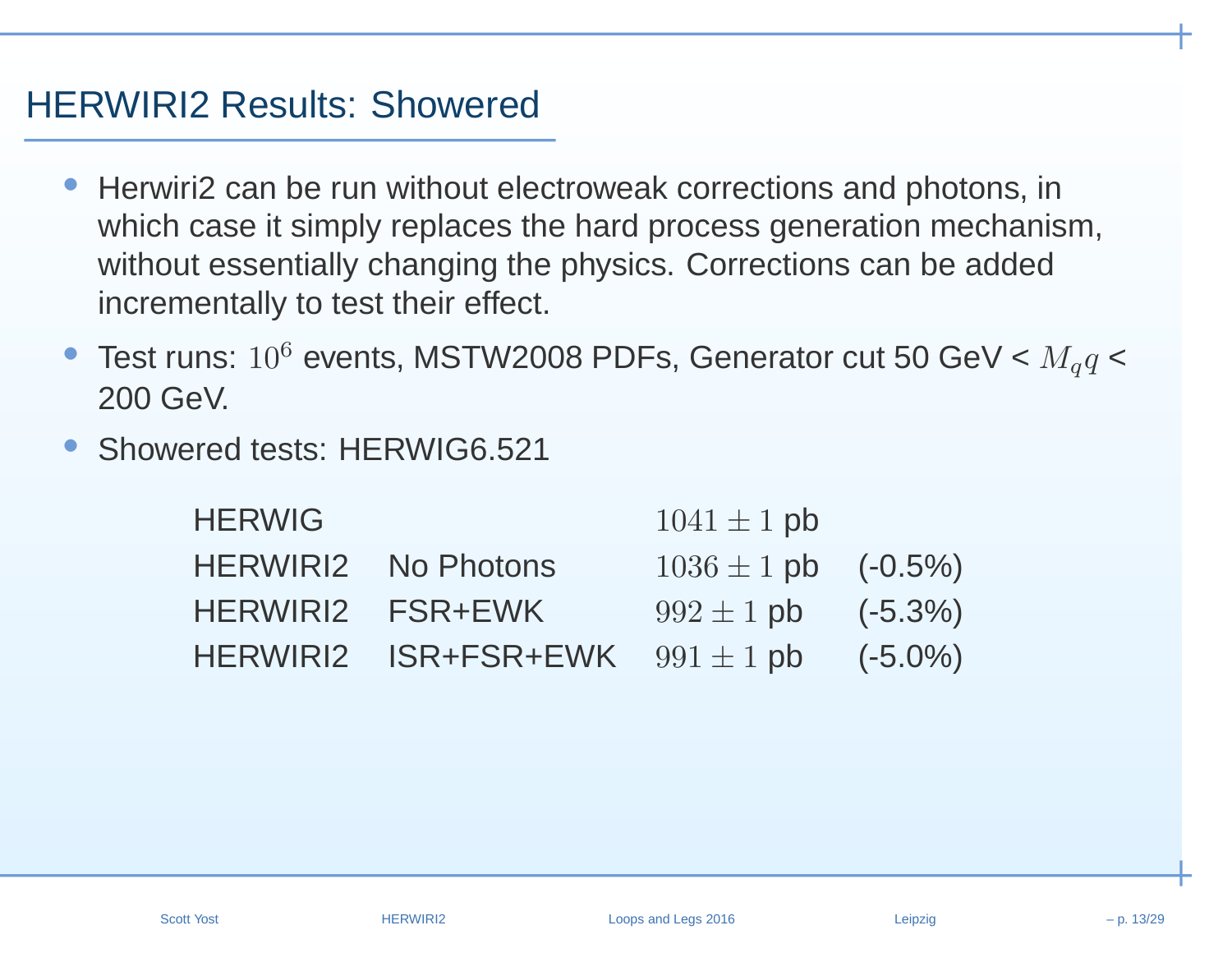# Muon Invariant Mass

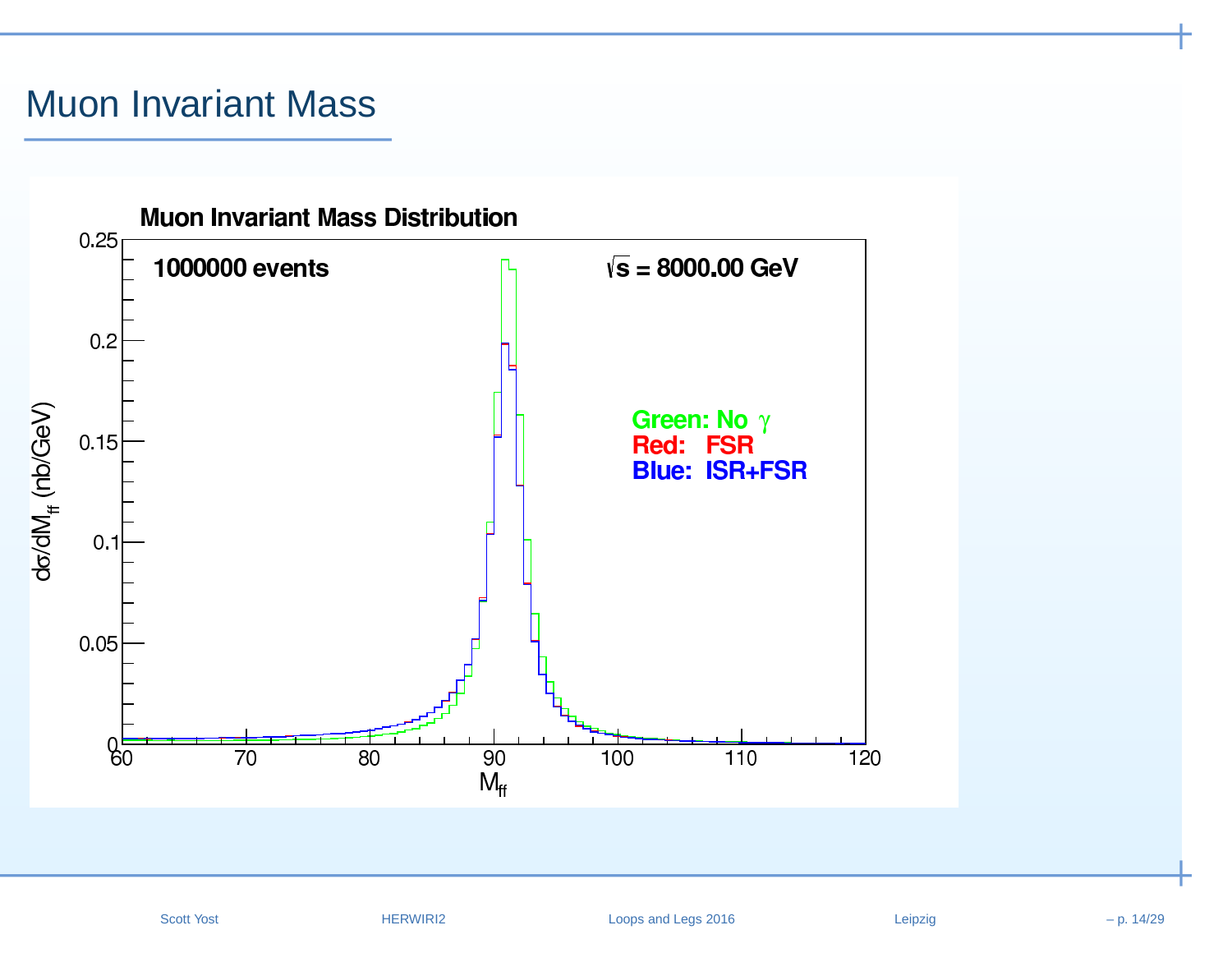#### Muon Transverse Momentum

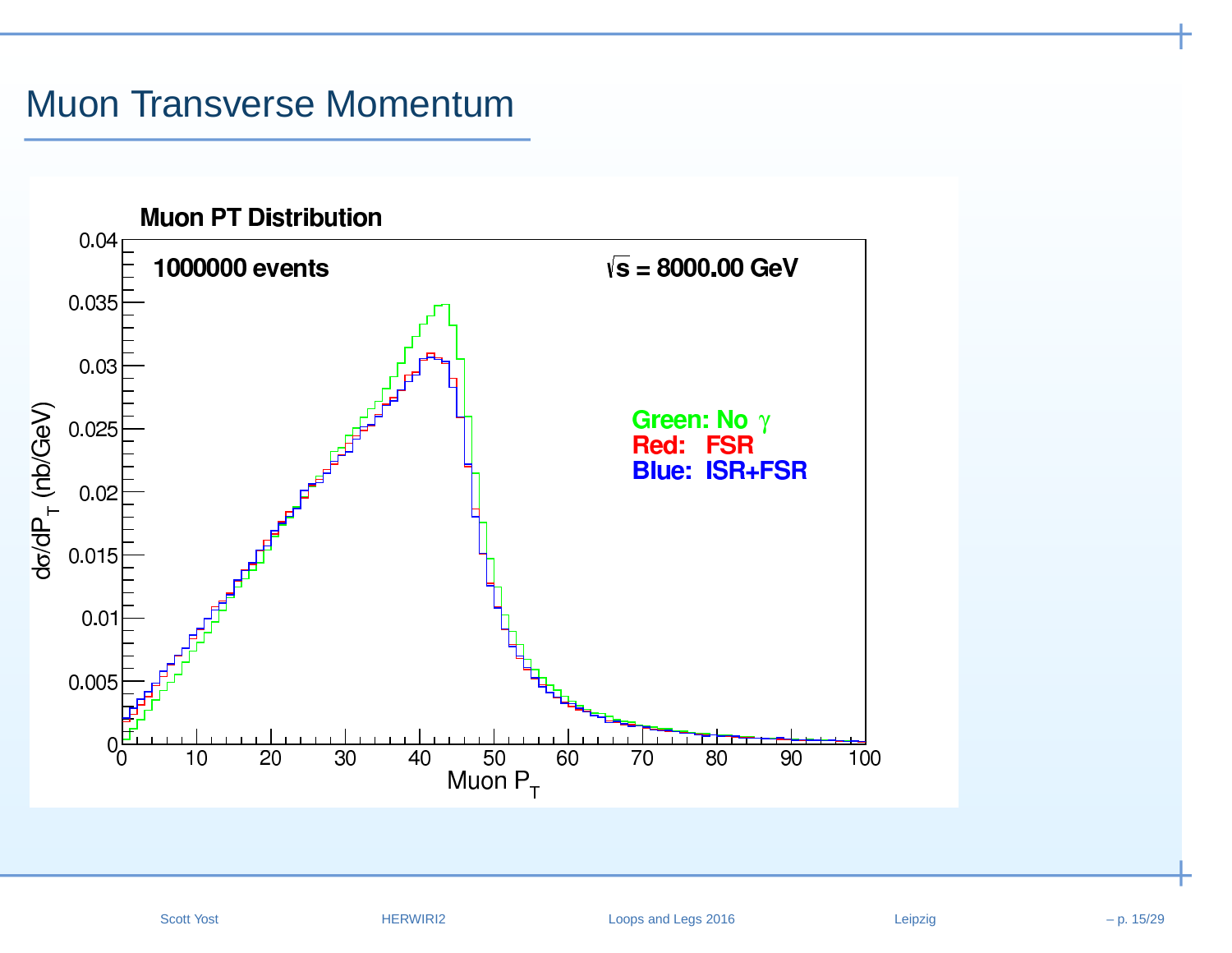## Muon PseudoRapidity

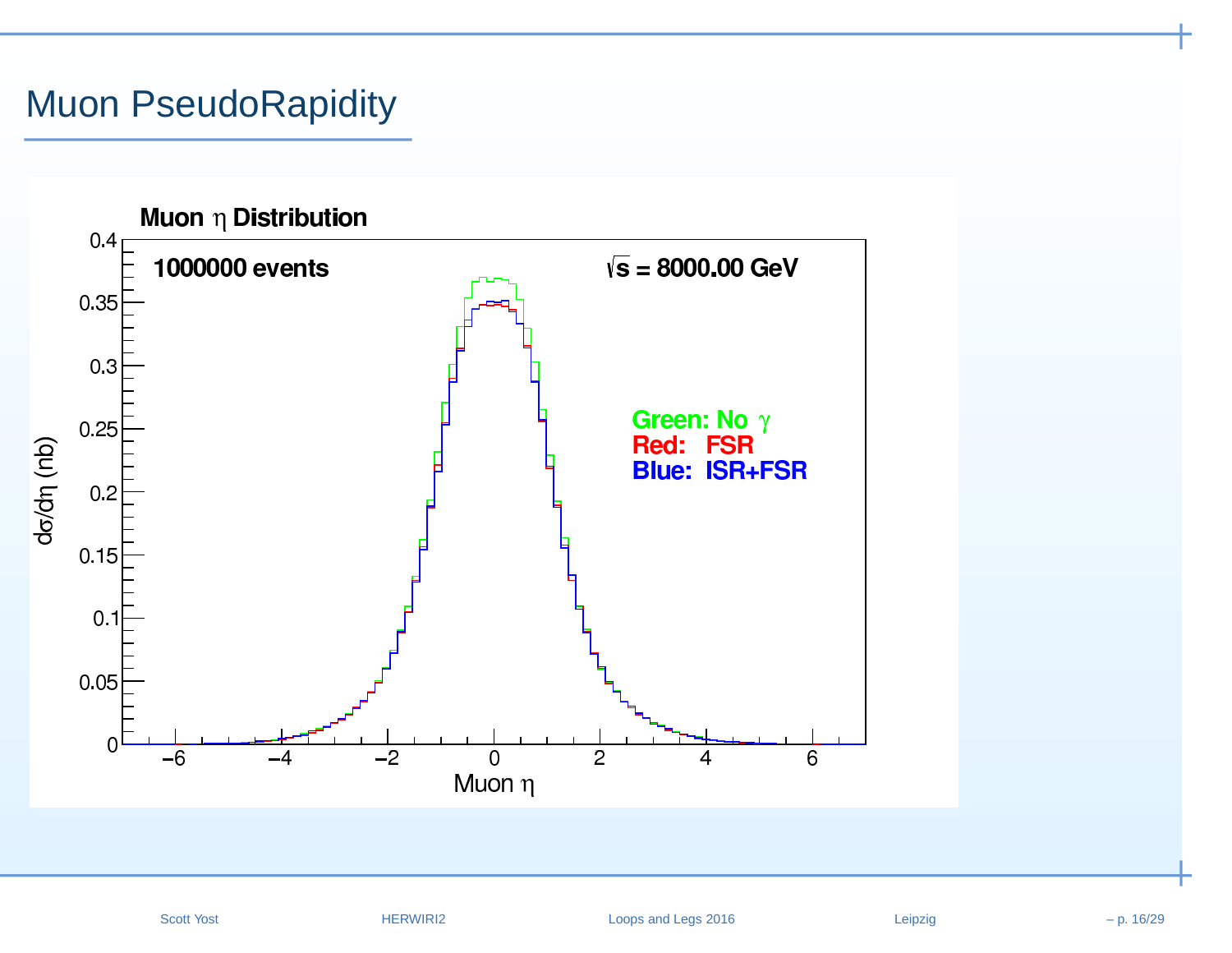## Photon Multiplicity

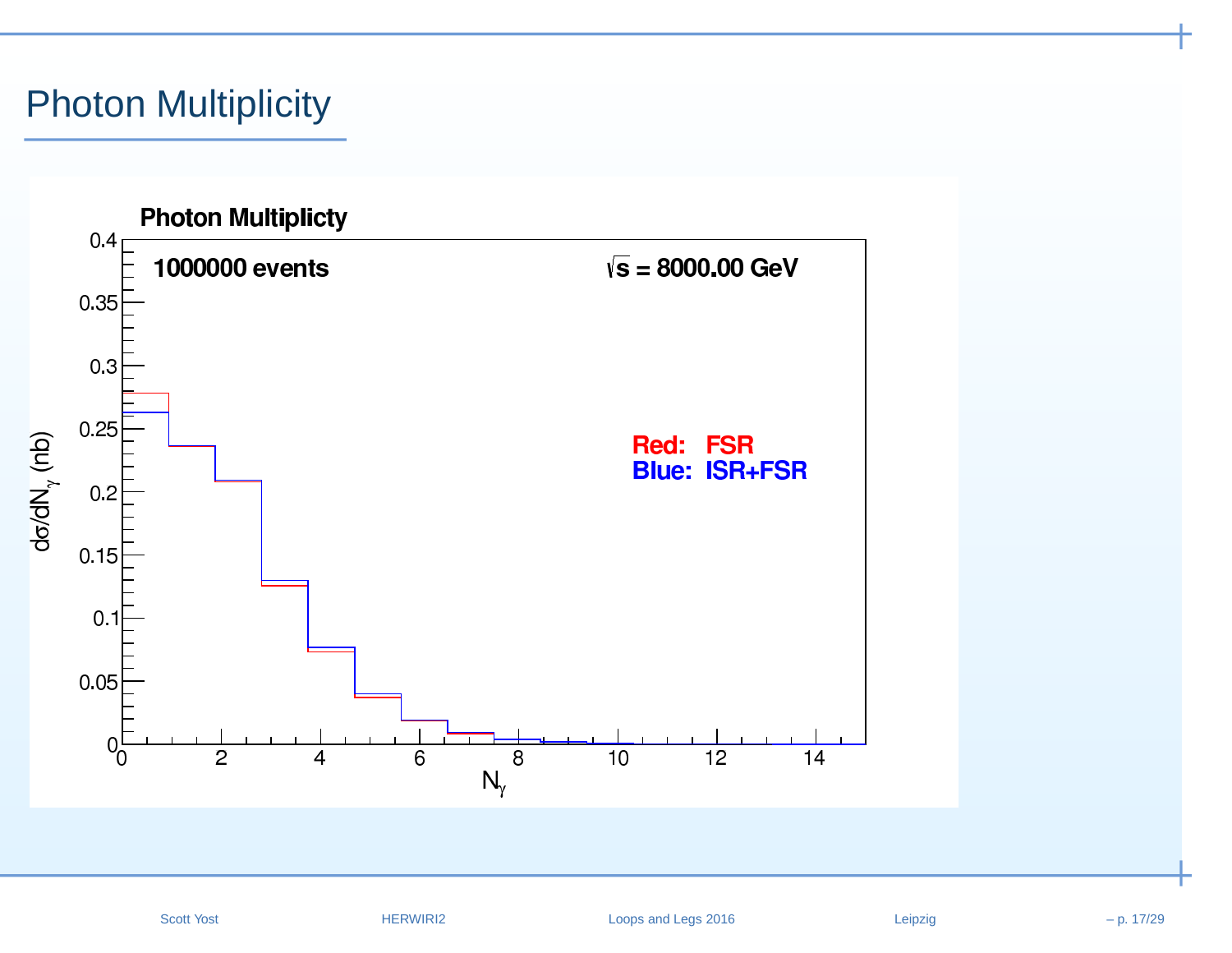## Total Energy of Photons

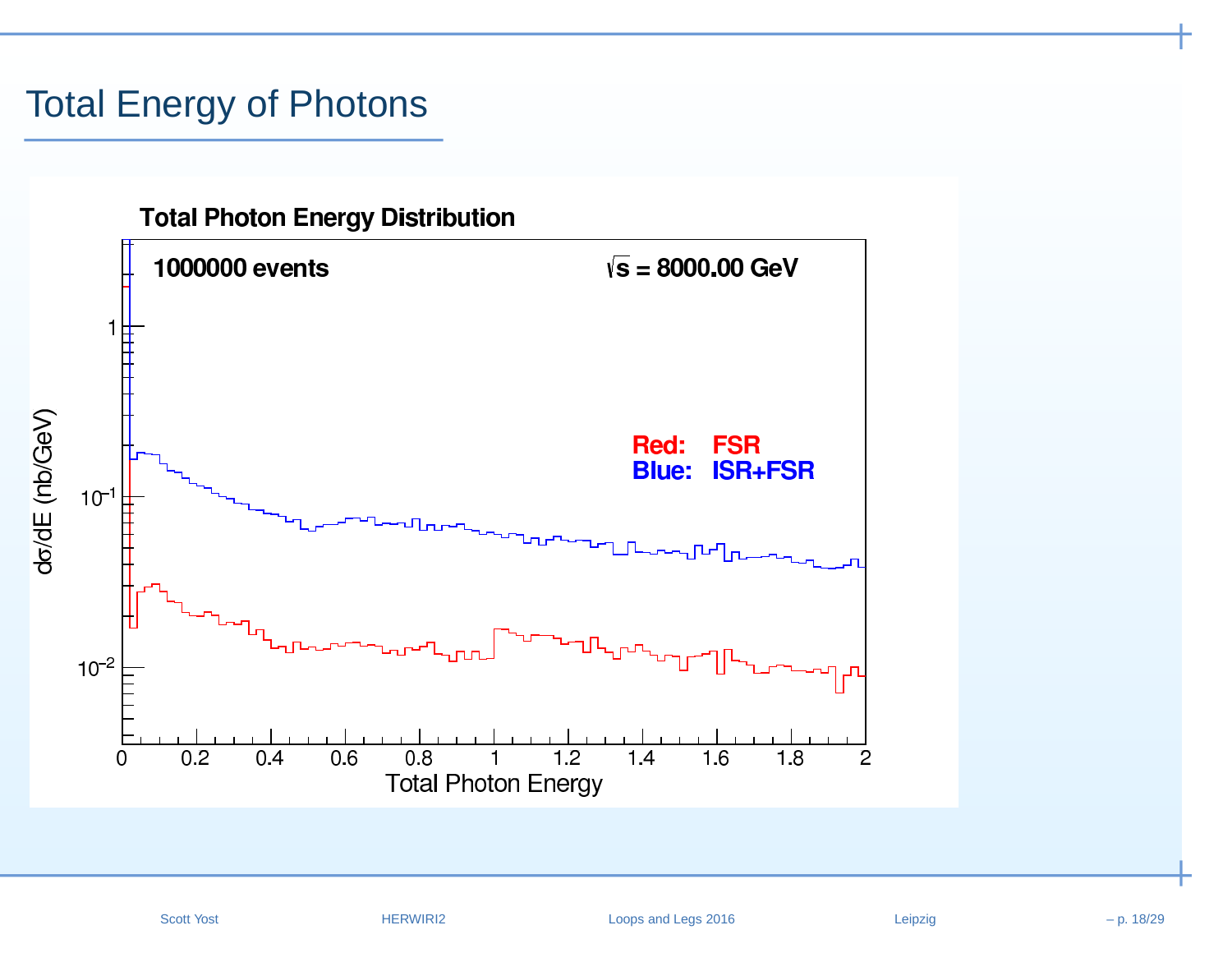#### Total Transverse Momentum of Photons

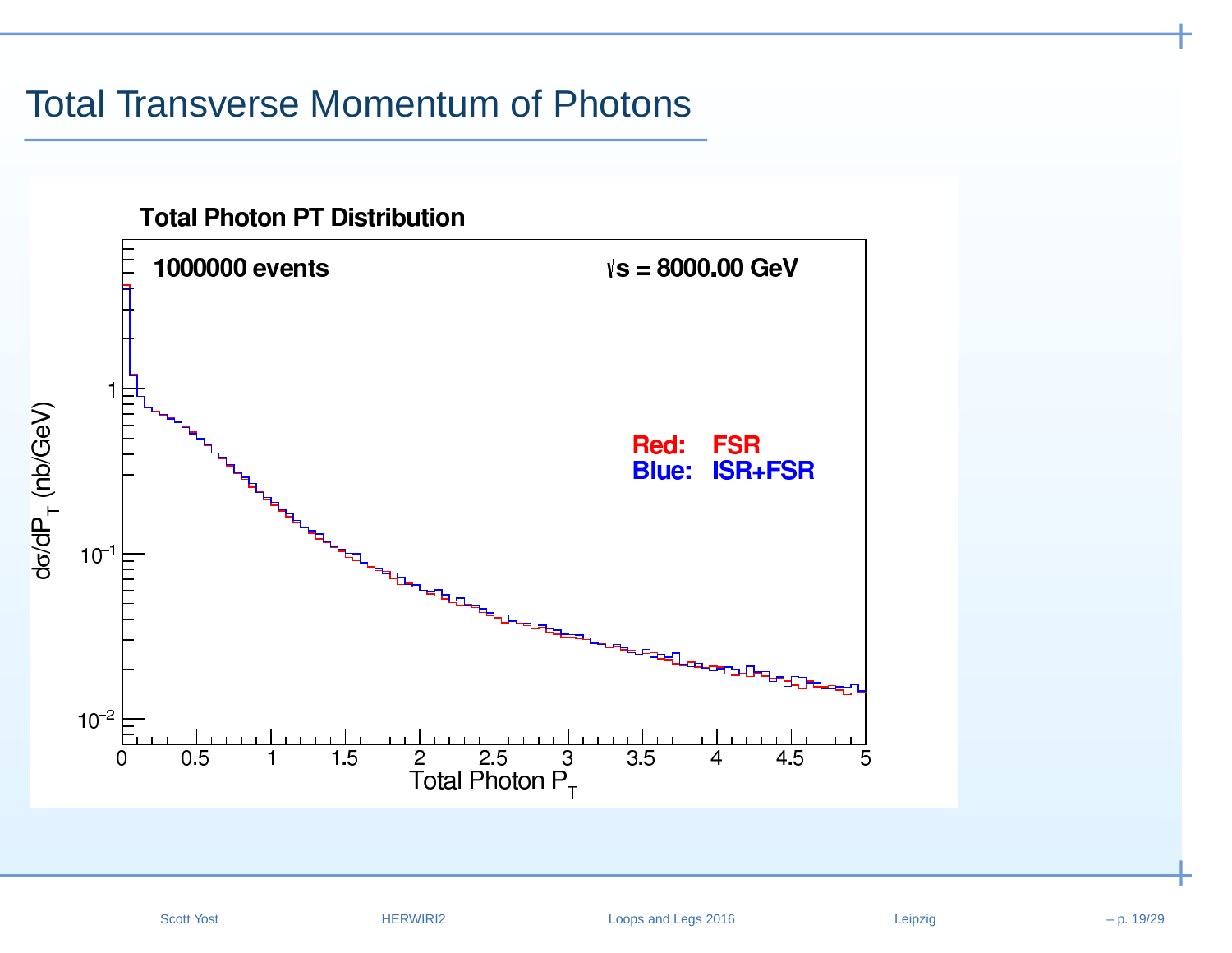#### PseudoRapidity of Total Photon Momentum

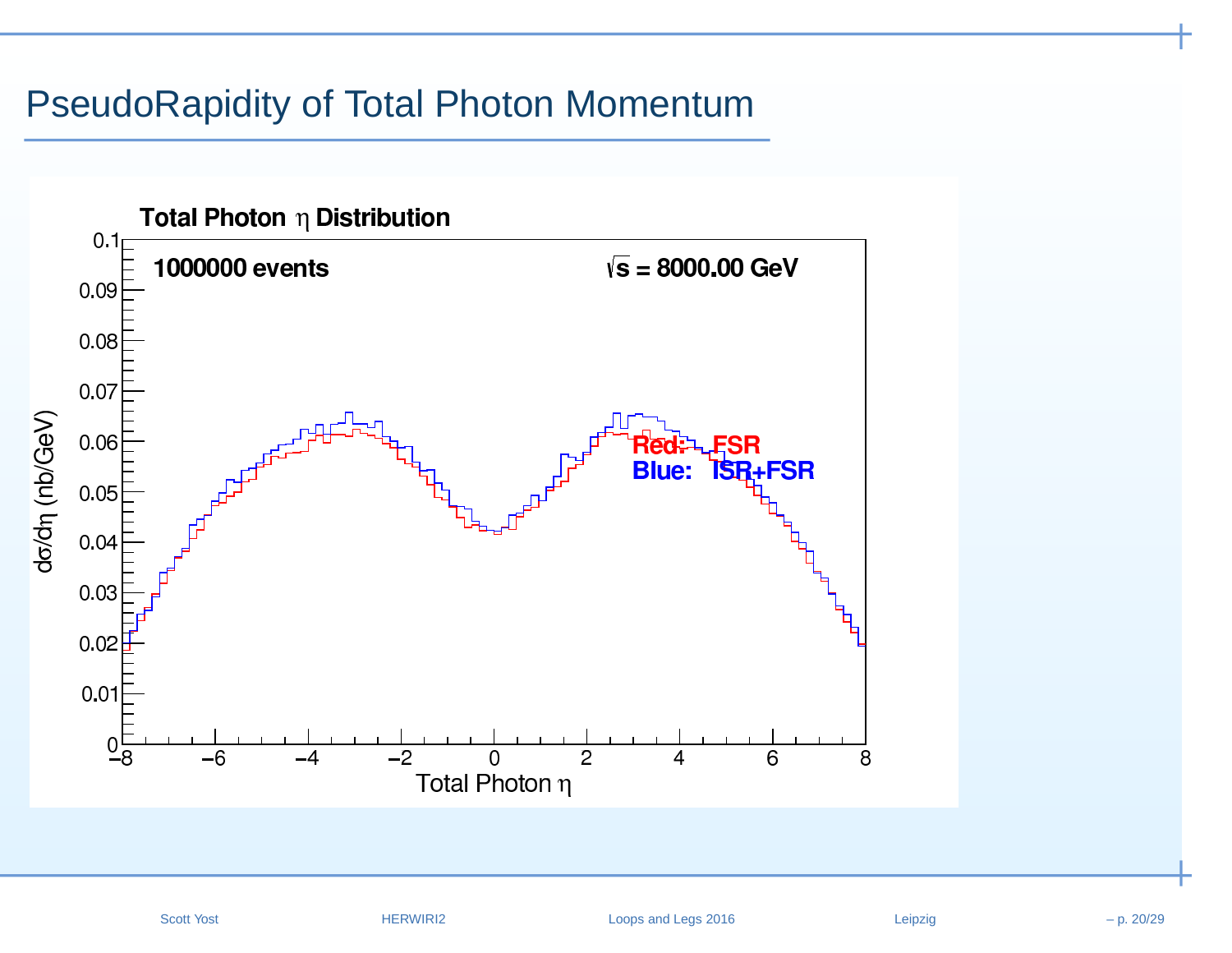# HERWIRI2 Results: Unshowered

- • Some comparisons have been made with HORACE with the shower off, and the same inputs: MSTW2008 PDFs, 50 GeV< $M_q q$ «200 GeV.
- •• The Herwiri2 test runs KKMC at order  $\alpha^3$  pragmatic EEX, meaning a LL expansion is used, keeping corrections  $\alpha^3$  $^3L^3$  $\degree$ ,  $\alpha$ 2 ${}^2L,\,\alpha$  beyond the Born level  $\alpha^0$ , with exponentiation.
- •• Herwiri2 was also compared at order  $\alpha^2$  pragmatic EEX, meaning terms  $\alpha^2 L^2$ .  $\alpha$  are kept bevond the Born leve exponentiated, but the differences are too small to be seen in a  $10^6\,$  $^2L^2$  $^2$ ,  $\alpha$  are kept beyond the Born level, with exponentiation, and  $\alpha^1$ event sample.
- •• Horace has order  $\alpha$  Electroweak corrections and exponentiated FSR. Agreement, without detailed tuning, is to 1.8%.

| HERWIRI2 $\mathcal{O}(\alpha^3)^{prag}$ EEX ISR+FSR $993 \pm 1$ pb |                 |
|--------------------------------------------------------------------|-----------------|
| HERWIRI2 $\mathcal{O}(\alpha)$ EEX FSR                             | $991 \pm 1$ pb  |
| HORACE $\mathcal{O}(\alpha)$ exp FSR                               | $1009 \pm 4$ pb |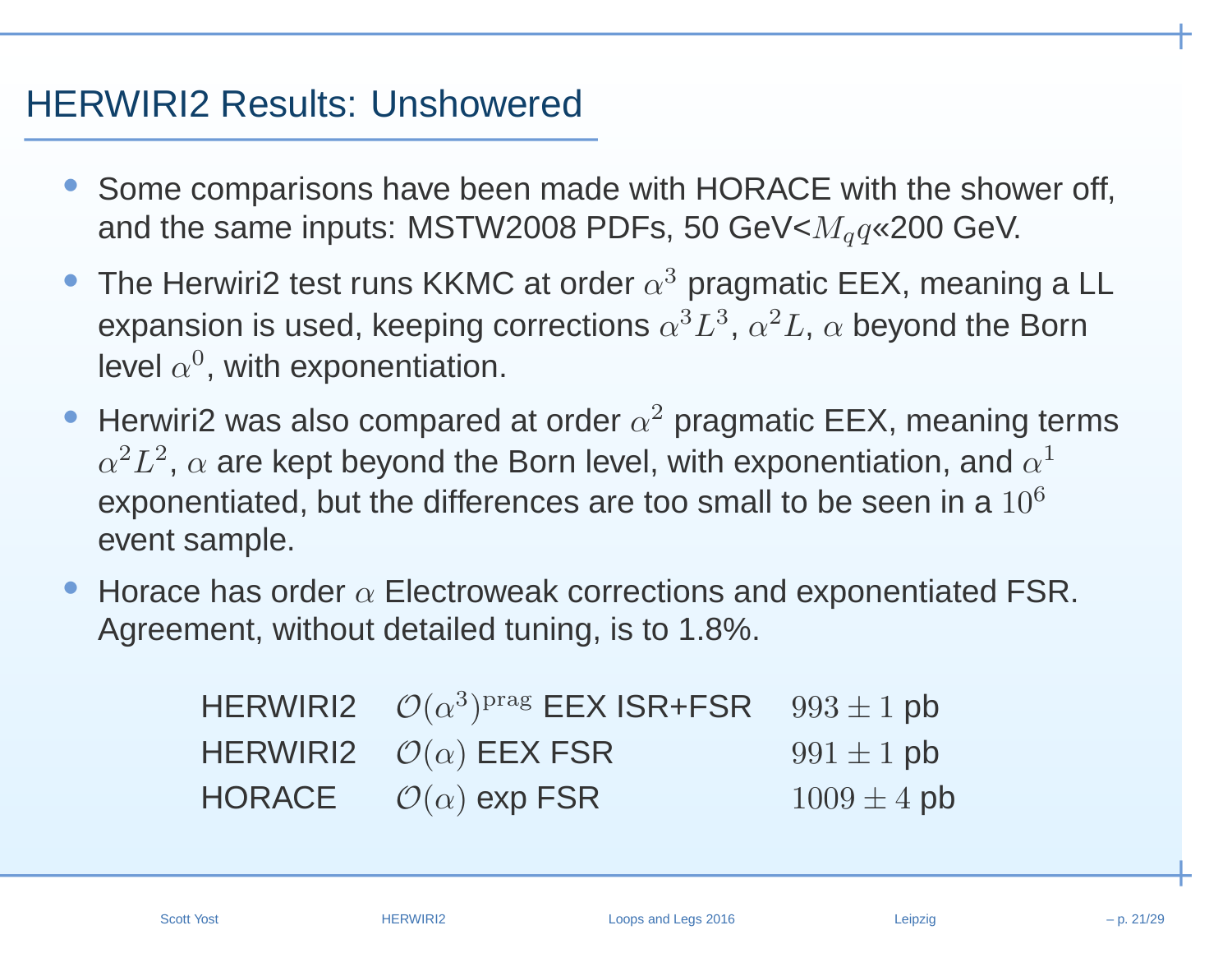# Muon Invariant Mass

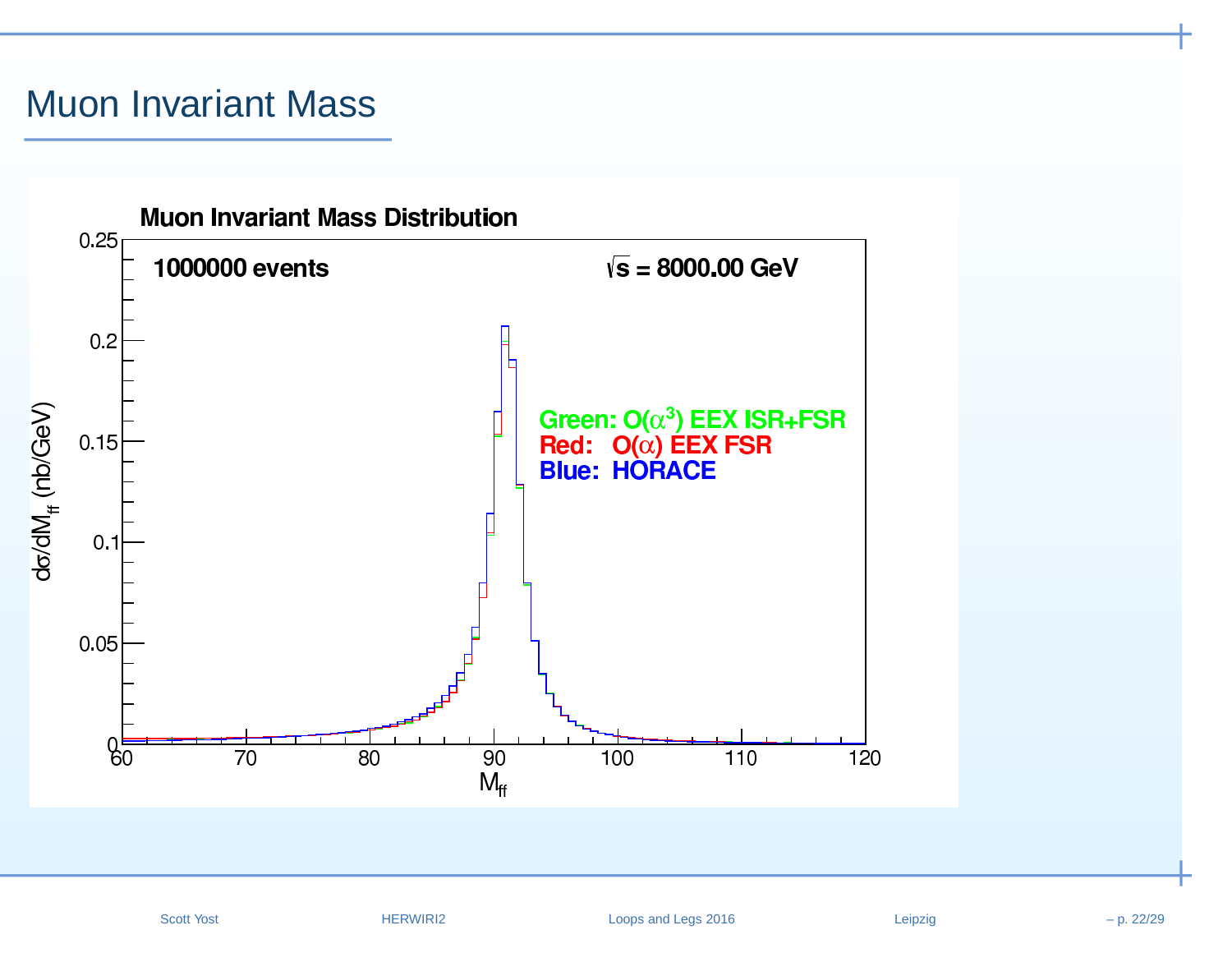#### Muon Transverse Momentum

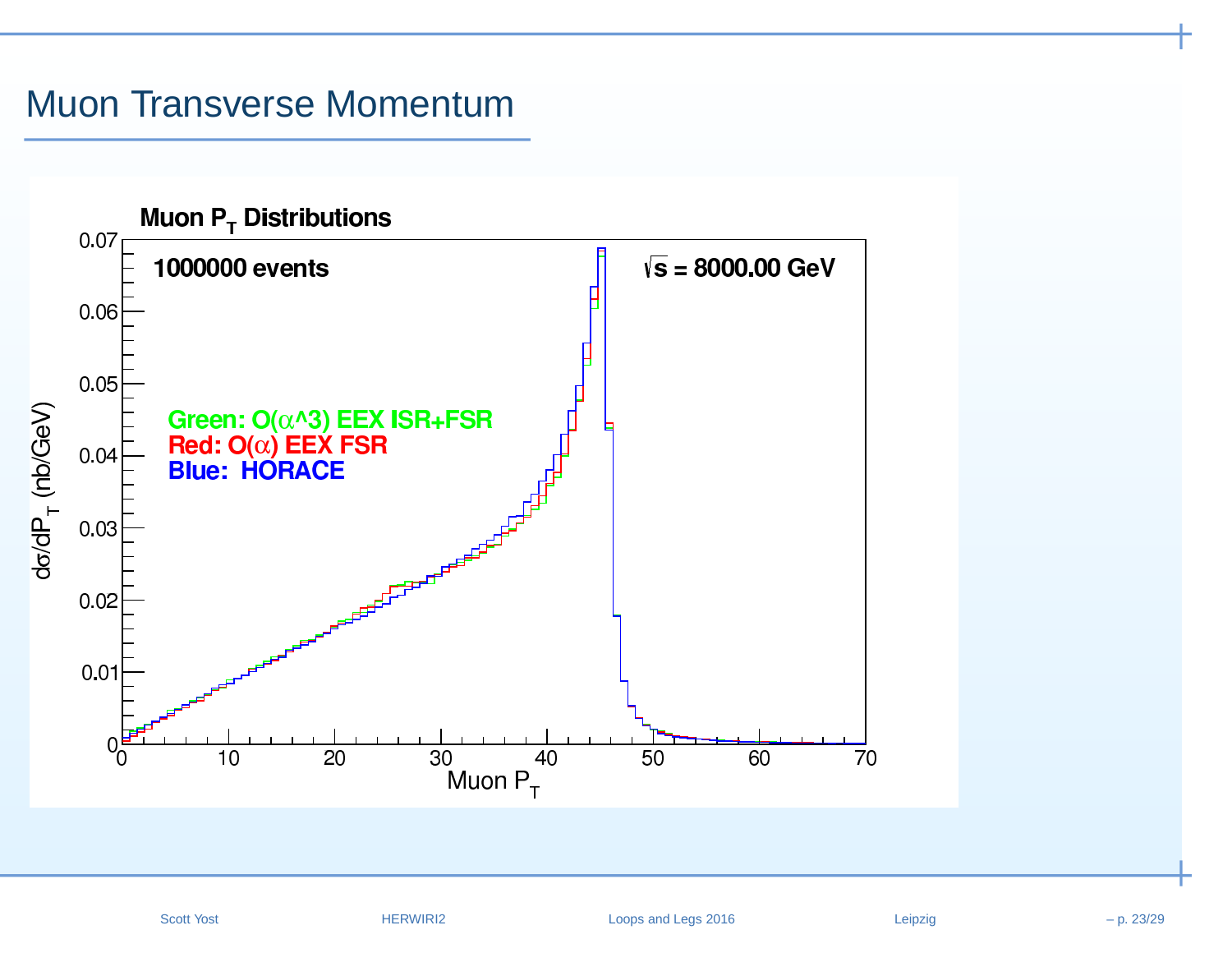## Muon PseudoRapidity

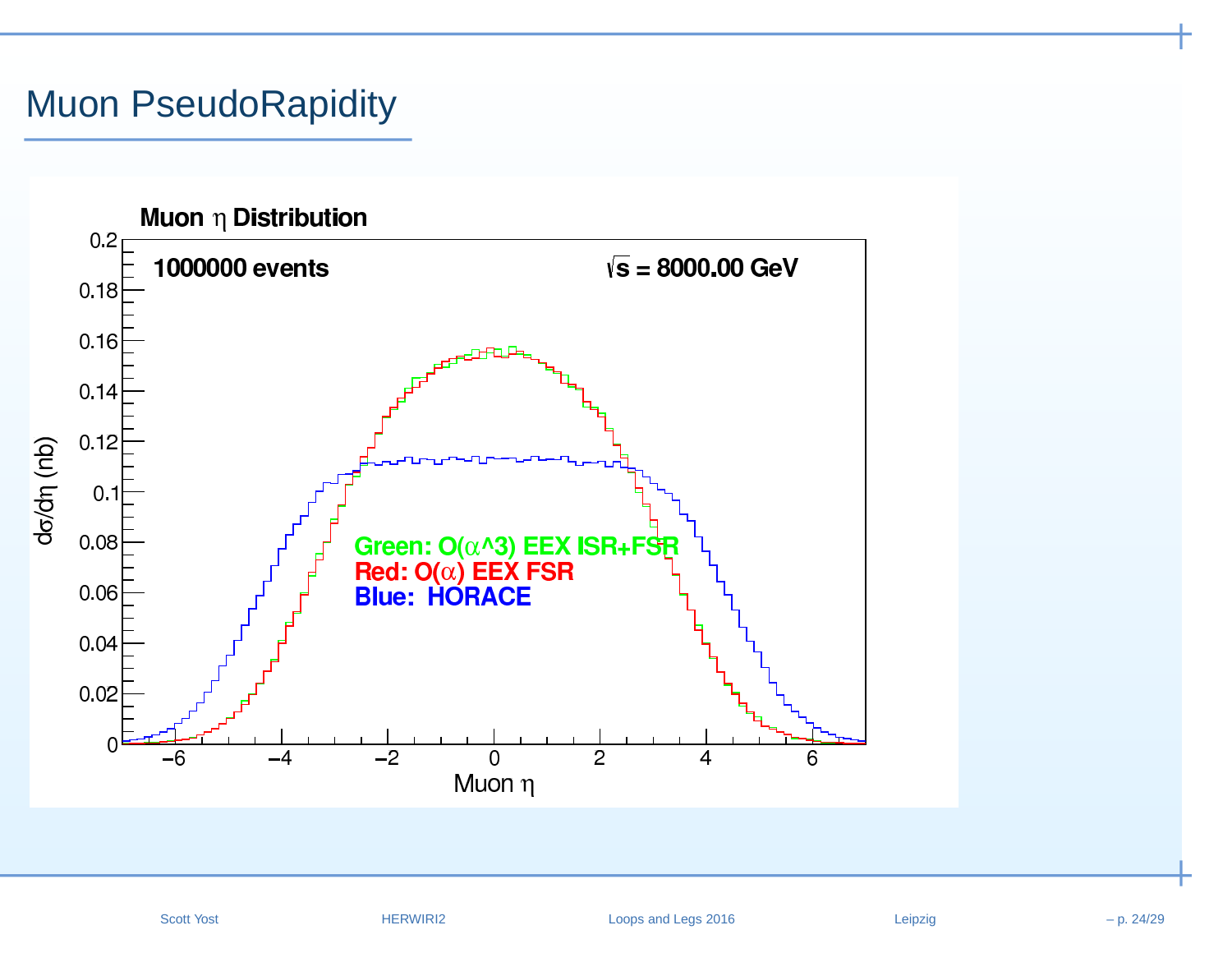## Photon Multiplicity



Scott Yost **EXALLO HERWIRI2** Loops and Legs 2016 Leipzig Leipzig – p. 25/29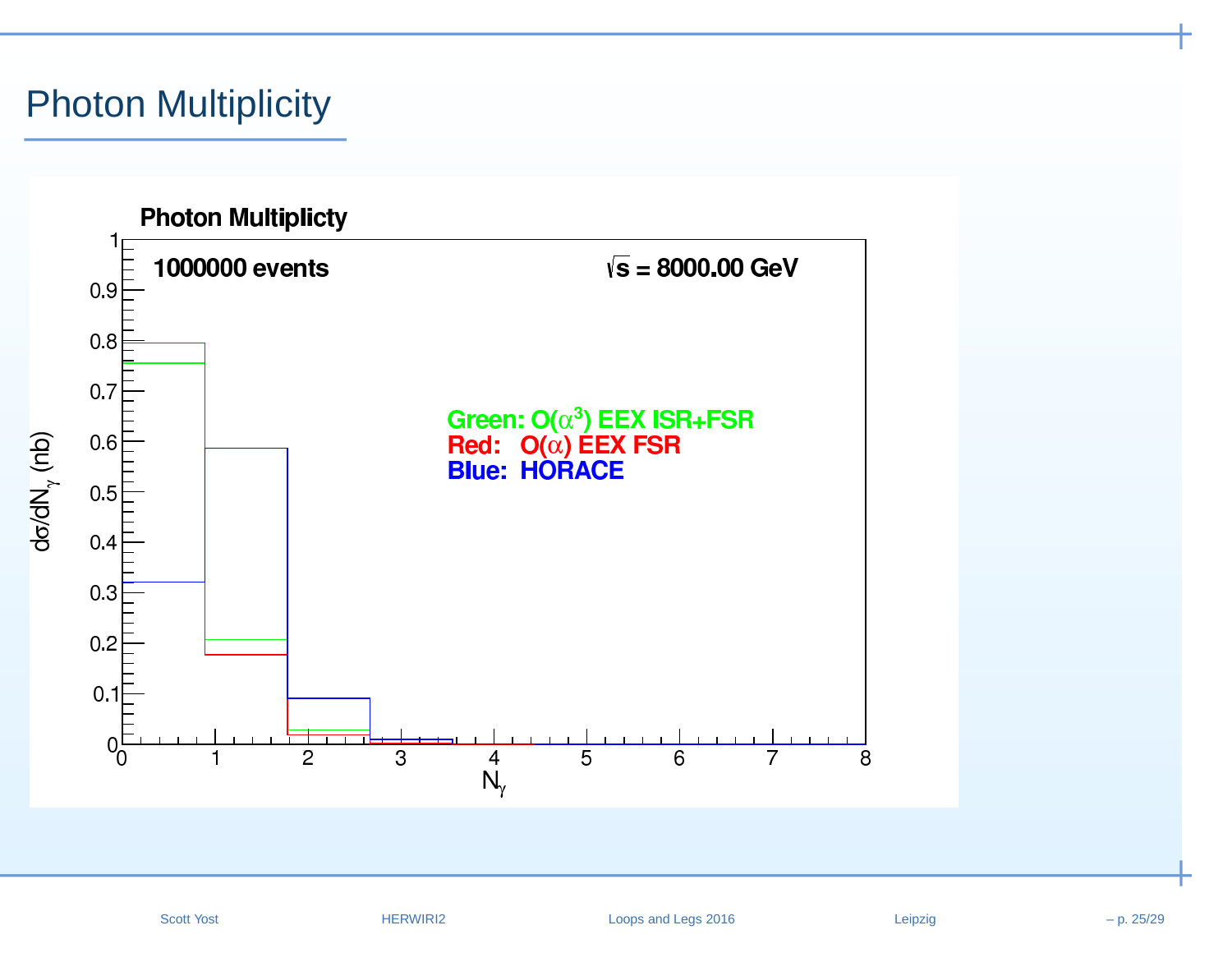# Total Energy of Photons

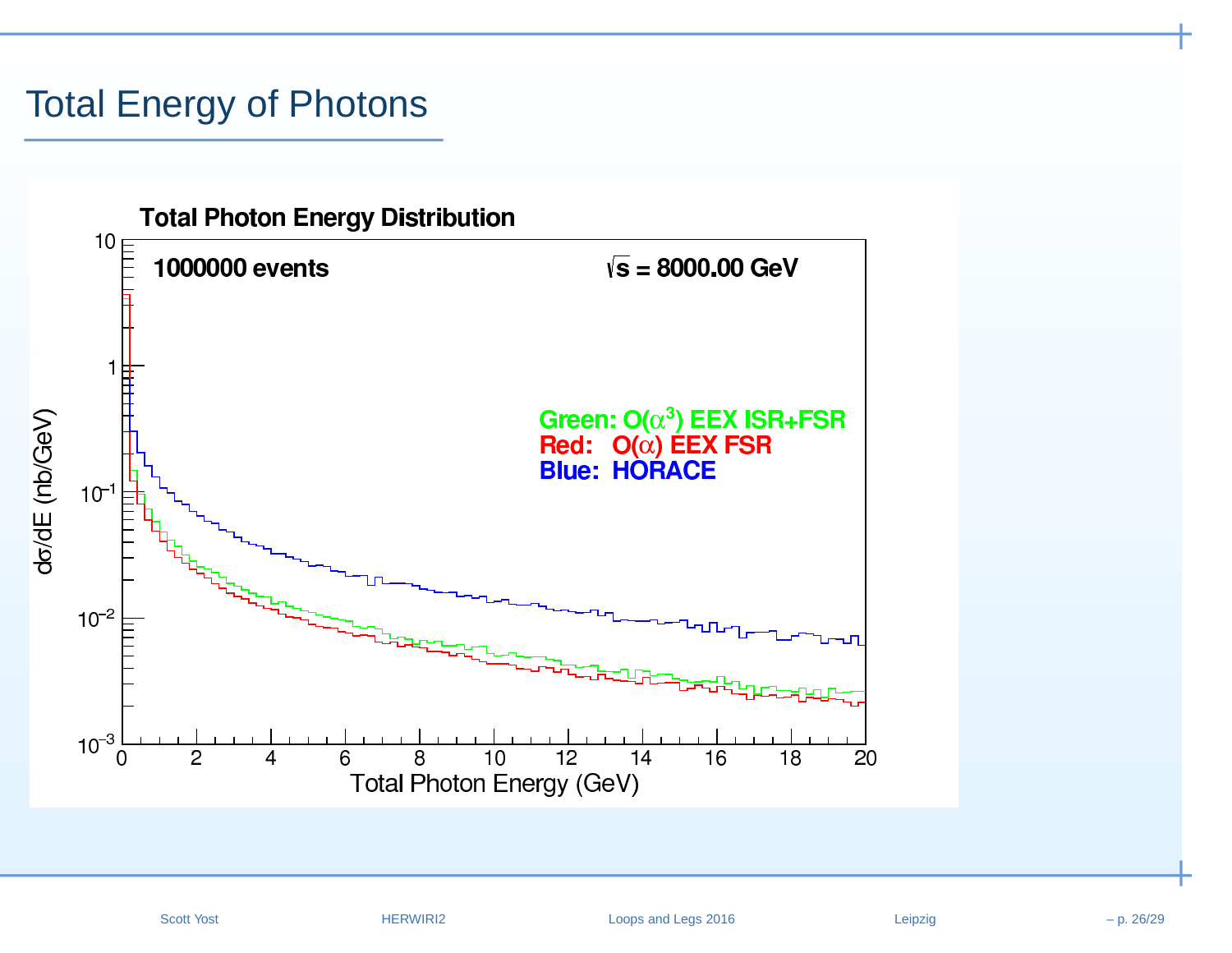#### Total Transverse Momentum of Photons

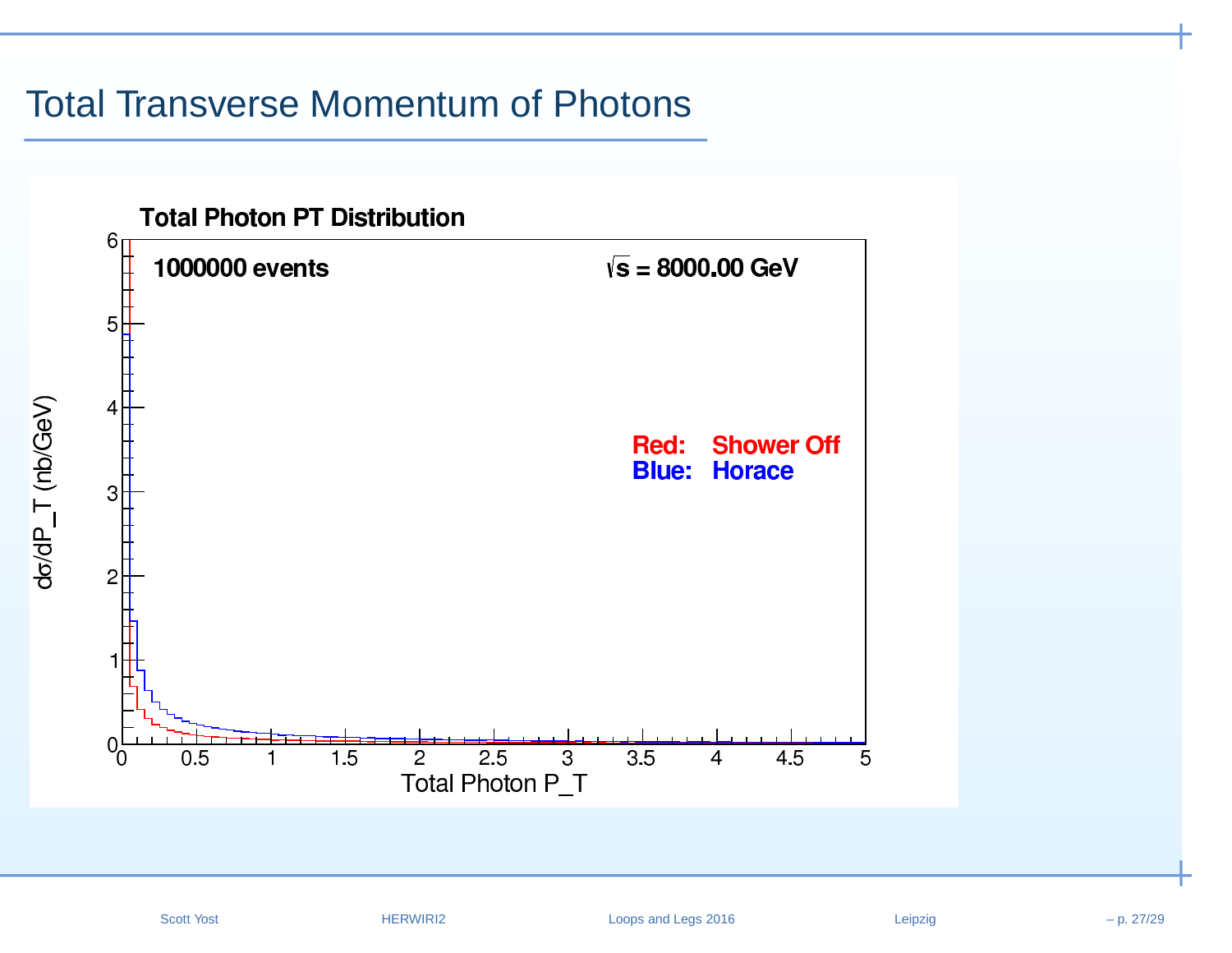#### PseudoRapidity of Total Photon Momentum